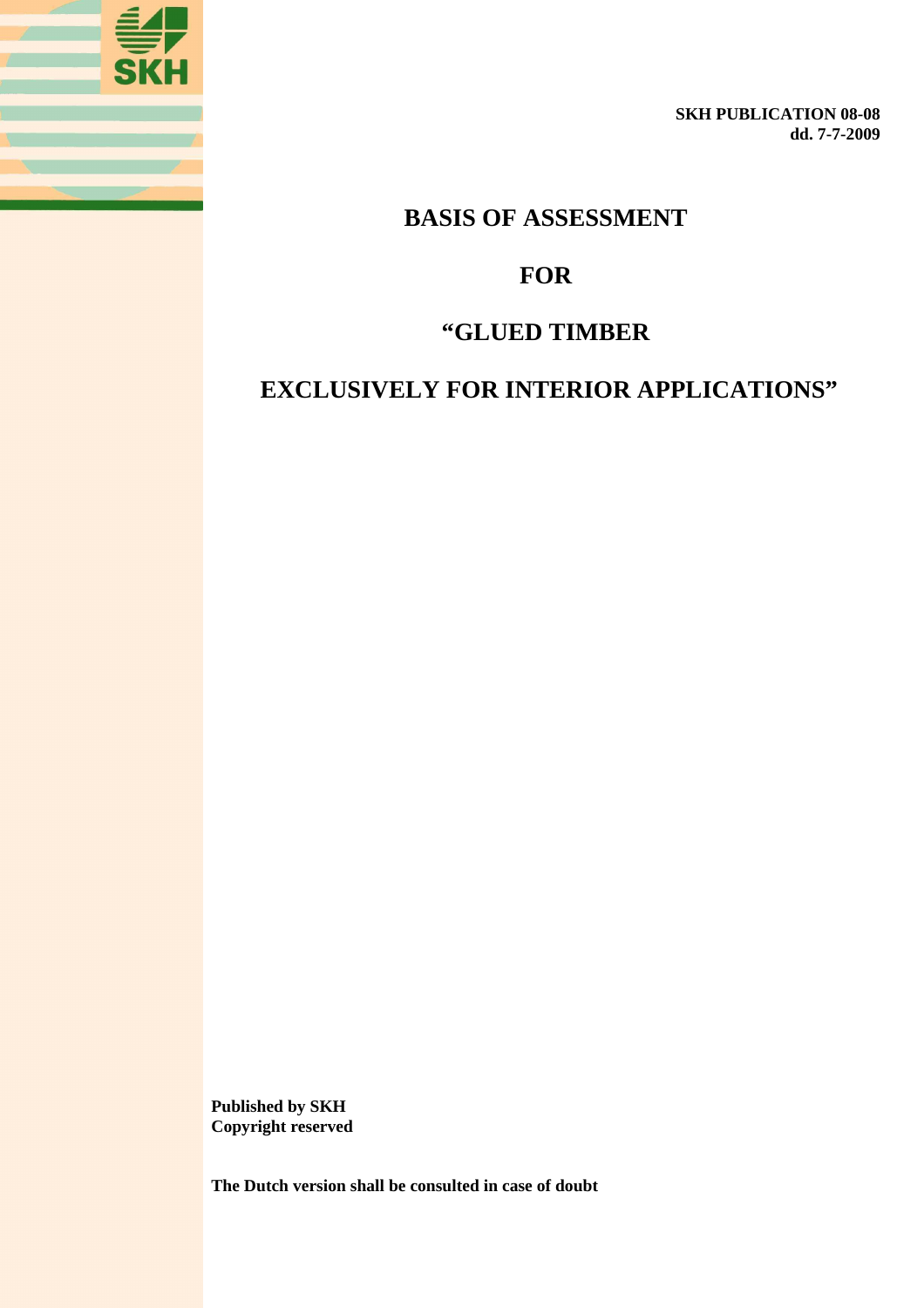

**SKH Publication 08-08 dd. 7-7-2009 Page 2 of 26 Basis of assessment for glued timber exclusively for interior applications** 

**Publisher: Certification-body SKH** 

**P.O.Box 159 6700 AD Wageningen The Netherlands** 

**Nieuwe kanaal 9c 6709 PA Wageningen The Netherlands** 

**Telephone: 00 31 317 453 425 Fax: 00 31 317 412 610** 

**Email:** [info@skh.org](mailto:info@skh.org) **Website: http://www.skh.org** 

### © SKH

No part of this publication may be reproduced, stored in a retrieval system or transmitted in any form or by any means, electronic, mechanical, photocopying, microfilming, recording or otherwise, and/or made public, without the prior permission in writing from SKH, nor may it be used without such permission for any other purpose than that for which it was produced.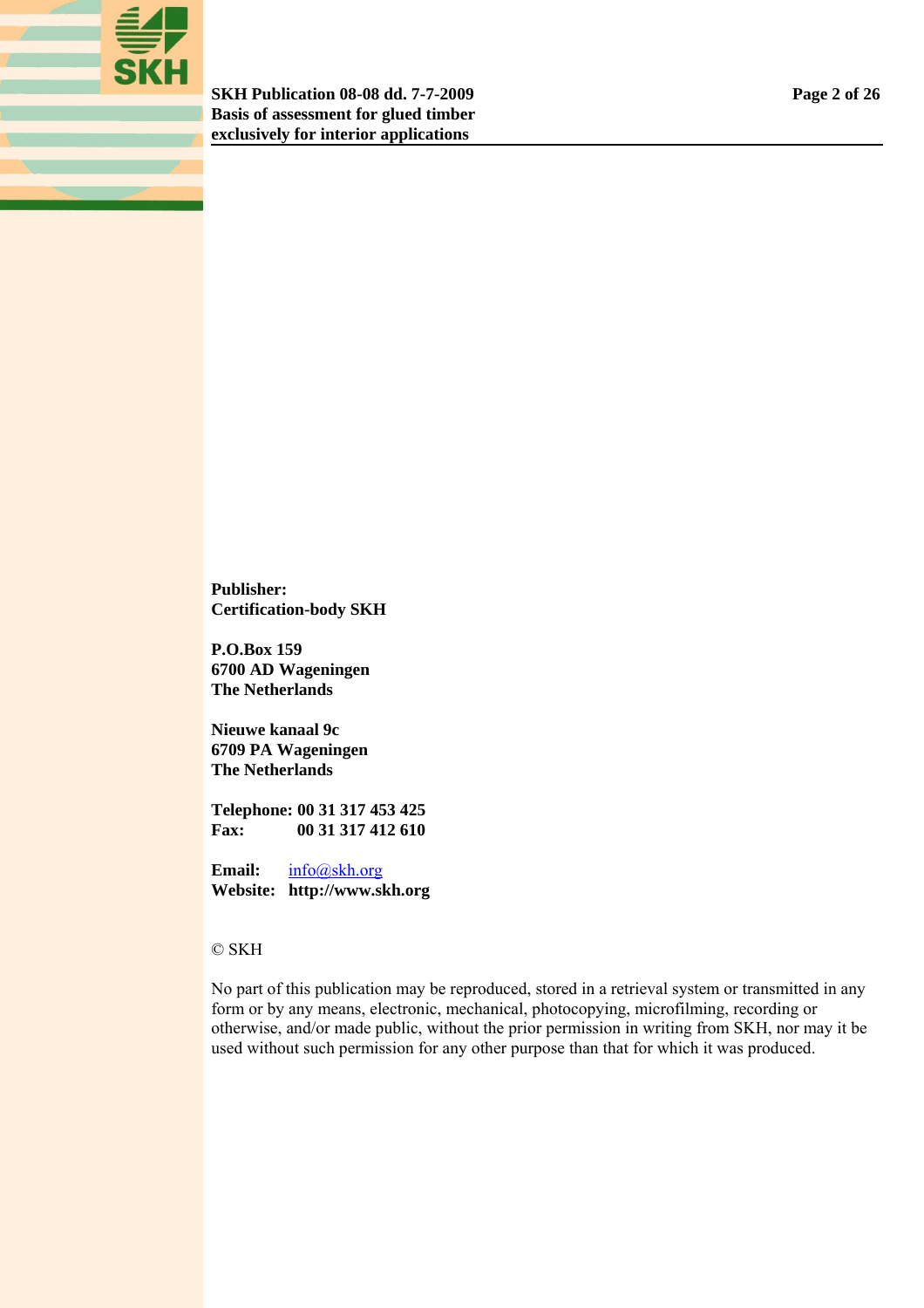#### **CONTENTS**

| $\mathbf{I}$ .   | <b>INTRODUCTION</b>                                                         | 6                |
|------------------|-----------------------------------------------------------------------------|------------------|
| 1.1              | <b>General</b>                                                              | 6                |
| 1.2              | Area of application                                                         | 6                |
| 2.               | PROCEDURE FOR OBTAINING AN AUTHORIZATION                                    | 6                |
| 2.1              | <b>Start</b>                                                                | 6                |
| 2.2              | <b>Pre-certification inspection</b>                                         | 6                |
|                  |                                                                             |                  |
| 2.3              | Assessment of the quality system of the applicant                           | 6                |
| 2.4              | Issuing of the authorization                                                | 6                |
| 2.5              | <b>External quality management</b>                                          | 6                |
| 3.               | <b>TERMS AND DEFINITIONS</b>                                                | 6                |
| 3.1              | Fingerjointed timber (see also appendix 2)                                  | 7                |
| 3.1.1            | Slot-base                                                                   | 7                |
| 3.1.2            | Width of slot-base (b)                                                      | 7                |
| 3.1.3            | Clearance                                                                   | 7                |
|                  | 3.1.4 Direction of width<br>3.1.5 Thickness of the timber                   | 7                |
| 3.1.6            |                                                                             | 7<br>7           |
| 3.1.7            | Moisture content at time of production<br>Flank angle                       | 7                |
| 3.1.8            | Closed open time                                                            | 7                |
| 3.1.9            | Adhering face                                                               | 7                |
| 3.1.10           | Direction of height                                                         | 7                |
| 3.1.11           | Height of the finger (h)                                                    | 7                |
| 3.1.12           | Longitudinal pressure                                                       | 7                |
| 3.1.13           | Longitudinal joint                                                          | $\boldsymbol{7}$ |
| 3.1.14           | Direction of length                                                         | $\,8$            |
| 3.1.15           | Glue failure                                                                | $\,$ 8 $\,$      |
| 3.1.16           | Open time                                                                   | $\,$ 8 $\,$      |
| 3.1.17           | Arris                                                                       | $\,$ 8 $\,$      |
| 3.1.18           | Edge of slot-base                                                           | $\,$ 8 $\,$      |
| 3.1.19           | Edge finger<br>Edge face                                                    | 8<br>8           |
| 3.1.20<br>3.1.21 | Relative clearance                                                          | $\,8\,$          |
| 3.1.22           | Pitch(s)                                                                    | $\,$ $\,$        |
| 3.1.23           | Total width (B)                                                             | $\,$ $\,$        |
| 3.1.24           | Weakening ratio                                                             | $\,$ $\,$        |
| 3.1.25           | Fingerjoint                                                                 | $\,$ 8 $\,$      |
| 3.1.26           | Finger length (l):                                                          | $\,$ 8 $\,$      |
| 3.1.27           | Face of finger                                                              | $\,8\,$          |
| 3.2              | <b>Glued timber</b>                                                         | 8                |
| 3.2.1            | Moisture content at time of production                                      | 9                |
| 3.2.2<br>3.2.3   | Closed open time                                                            | 9<br>9           |
| 3.2.4            | Internal quality control<br>Lamellae                                        | 9                |
| 3.2.5            | Open time                                                                   | 9                |
| 3.2.6            | Pot life                                                                    | 9                |
| 3.2.7            | Moisture gradient (applies only to timber with a thickness exceeding 40 mm) | 9                |
| 4.               | <b>PRODUCT REQUIREMENTS</b>                                                 | <i>10</i>        |
| 4.1              | <b>Timber</b>                                                               | 10               |
| 4.1.1            | Moisture content                                                            | 10               |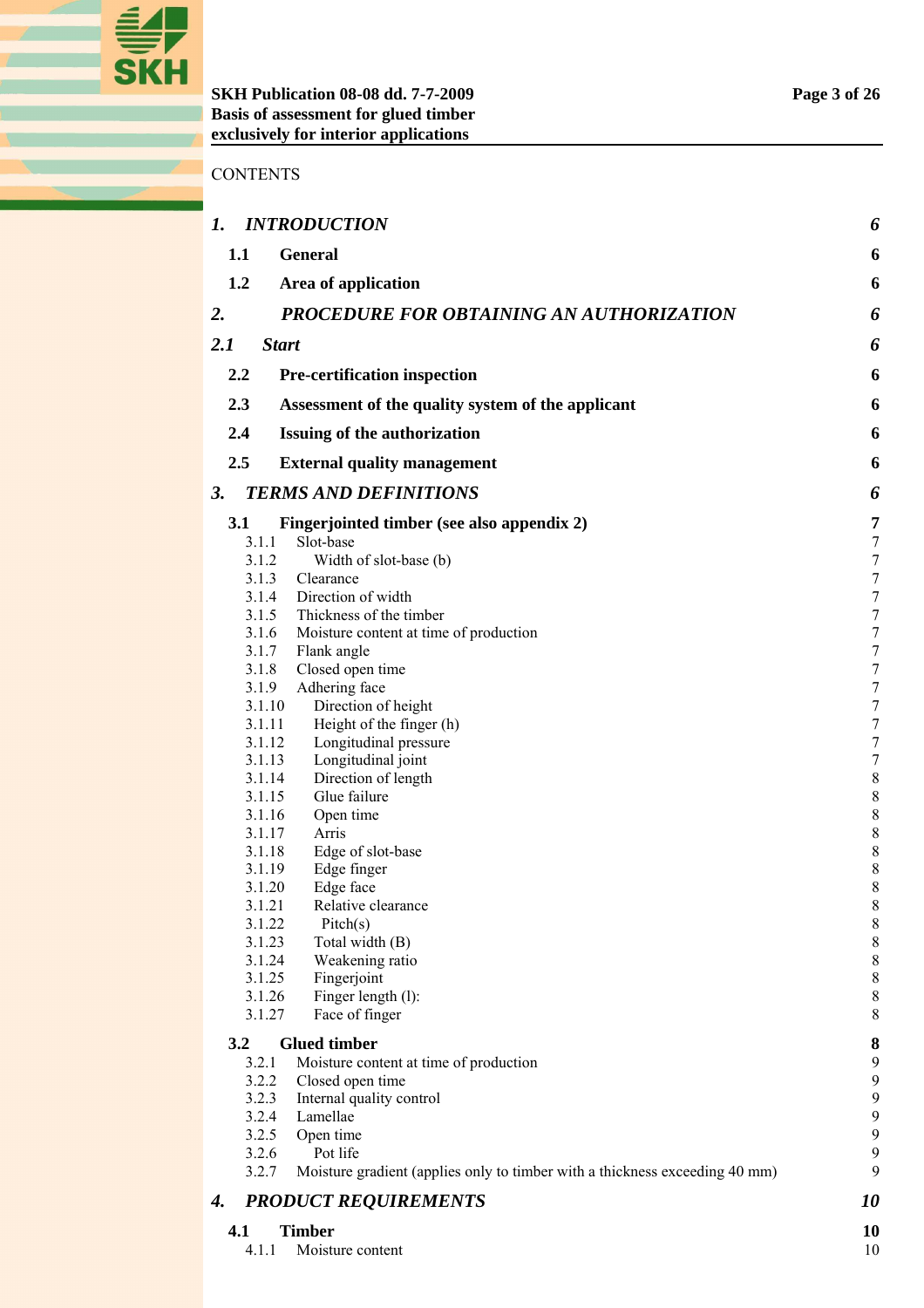

#### **SKH Publication 08-08 dd. 7-7-2009 Page 4 of 26 Basis of assessment for glued timber exclusively for interior applications**

| 4.2           | <b>Glue</b>                                                                           | 10        |
|---------------|---------------------------------------------------------------------------------------|-----------|
| 4.3           | <b>Maximum permissible deviations in dimensions</b>                                   | 10        |
| 4.4           | <b>Additional requirements for fingerjointed timber</b>                               | 11        |
|               | 4.4.1<br>Shape of the fingers                                                         | 11        |
|               | 4.4.2<br>Dimensions of the fingers                                                    | 11        |
|               | 4.4.3<br>Defects<br>4.4.4 Bending strength of fingerjoints                            | 11<br>11  |
| $4.5^{\circ}$ |                                                                                       | 11        |
|               | <b>Additional requirements for laminated timber</b><br>4.5.1<br>Thickness of lamellae | 11        |
|               | 4.5.2<br>Fingerjoints                                                                 | 12        |
|               | 4.5.3<br>Resistance to delamination of laminated timber                               | 12        |
| 5.            | <b>METHODS OF DETERMINATION</b>                                                       | 12        |
| 5.1           | <b>Moisture content</b>                                                               | 12        |
| 5.2           | <b>Shape and dimensions</b>                                                           | 12        |
| 5.3           | <b>Bending strength of fingerjoints</b>                                               | 12        |
| 5.4           | Resistance to delamination of glue joint                                              | 13        |
| 6.            | <b>PRODUCTION REUIREMENTS</b>                                                         | 13        |
| 6.1           | <b>Storage of timber</b>                                                              | 13        |
| 6.2           | <b>Storage of glue</b>                                                                | 13        |
| 6.3           | <b>Manufacturing conditions</b>                                                       | 13        |
| 6.4           | <b>Storage of materials</b>                                                           | 13        |
| 6.5           | Additional production requirements for fingerjointed timber                           | 13        |
|               | Apparatus required<br>6.5.1                                                           | 13        |
|               | Apparatus for the production<br>6.5.1.1                                               | 14        |
|               | 6.5.1.2<br>Apparatus for the internal quality control<br>6.5.2 Operating procedure    | 14<br>14  |
|               | 6.5.2.1<br>Milling                                                                    | 14        |
|               | Application of the glue<br>6.5.2.2                                                    | 14        |
|               | 6.5.2.3 Pressing of the joint                                                         | 14        |
|               | Hardening of the glue<br>6.5.2.4                                                      | 15        |
| 6.6           | Additional production requirements for glued timber                                   | 15        |
|               | Planing or sanding of the lamellae<br>6.6.1<br>Application of the glue<br>6.6.2       | 15<br>15  |
|               | Pressing of the lamellae<br>6.6.3                                                     | 16        |
|               | Hardening of the glue<br>6.6.4                                                        | 16        |
| 6.7           | <b>Transport and storage of the laminated timber</b>                                  | <b>16</b> |
| 7.            | <b>INTERNAL CONTROLS</b>                                                              | 16        |
| 7.1           | <b>Timber quality</b>                                                                 | 16        |
| 7.2           | Registration of temperature and relative humidity                                     | 16        |
| 7.3           | <b>Moisture content</b>                                                               | 16        |
| 7.4           | <b>Glue</b>                                                                           | 16        |
| 7.5           | Additional internal controls for fingerjointed timber                                 | 17        |
|               | Control of the joint<br>7.5.1                                                         | 17        |
|               | 7.5.2<br>Sampling                                                                     | 17        |
|               | Appearance and dimensions<br>7.5.3<br>Bending strength of fingerjoints<br>7.5.4       | 17<br>17  |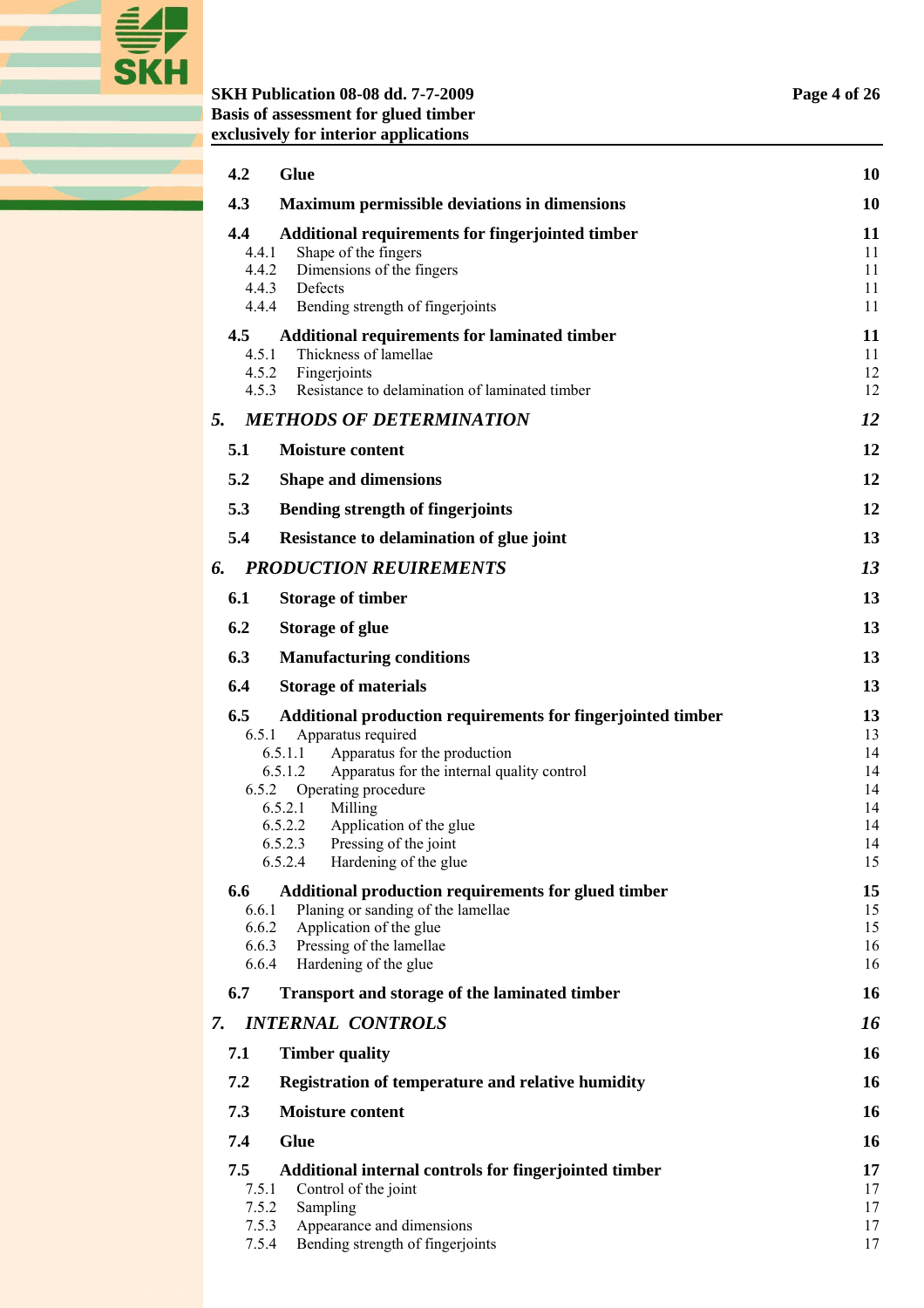

#### **SKH Publication 08-08 dd. 7-7-2009 Page 5 of 26 Basis of assessment for glued timber exclusively for interior applications**

| Additional internal controls for laminated timber<br>7.6<br>7.6.1<br>Sampling          | 17<br>17 |  |
|----------------------------------------------------------------------------------------|----------|--|
| 7.6.2<br>Resistance to delamination                                                    | 17       |  |
| <b>GENERAL CONDITIONS</b><br>8.                                                        | 17       |  |
| 8.1<br><b>Expertise of employees</b>                                                   | 17       |  |
| 8.2<br>Layout of production and storage facilities                                     |          |  |
| 8.2.1 General                                                                          | 18       |  |
| 8.2.1.1<br>Manufacturing conditions<br>8.2.1.2<br>Installations and apparatus required | 18<br>18 |  |
| Machinery and tools<br>8.2.1.3                                                         | 18       |  |
| 8.2.1.4<br>Apparatus for control of semi-manufactured and end products                 | 18       |  |
| 8.3<br>General indication for the layout of production facilities                      | 19       |  |
| 8.4<br><b>Storage and transport</b>                                                    | 19       |  |
| REQUIREMENTS REGARDING THE QUALITY SYSTEM OF THE<br>9.                                 |          |  |
| <b>APPLICANT</b>                                                                       | 19       |  |
| 9.1<br>Internal quality management of the producer                                     | 19       |  |
| 9.1.1 Responsibility                                                                   | 19       |  |
| 9.1.2 Reporting changes<br>Internal quality control<br>9.1.3                           | 19<br>20 |  |
|                                                                                        |          |  |
| 9.2<br><b>Responsibility of management</b><br>9.2.1<br>General                         | 20<br>20 |  |
| 9.2.2 Organisation                                                                     | 20       |  |
| 9.2.3<br>Quality official                                                              | 20       |  |
| 9.2.4<br>Assessment of the quality system                                              | 20       |  |
| 9.2.5<br>Maintenance of properties of the product                                      | 20       |  |
| 9.3<br><b>Inspection and testing</b>                                                   | 20       |  |
| 9.3.1<br>Quality system                                                                | 20       |  |
| Control of documents<br>9.3.2<br>9.3.3<br>Registration                                 | 20<br>20 |  |
| Calibration<br>9.3.4                                                                   | 21       |  |
| Identification of test samples<br>9.3.5                                                | 21       |  |
| 9.3.6<br>Products with shortcomings                                                    | 21       |  |
| 9.3.7<br>Supplies                                                                      | 21       |  |
| 9.3.8<br>Laboratory<br>9.3.9<br>Internal control                                       | 21<br>21 |  |
| External control<br>9.3.10                                                             | 21       |  |
| 9.4<br><b>Dealing with complaints</b>                                                  | 21       |  |
| 9.5                                                                                    | 21       |  |
| <b>Internal quality control</b>                                                        |          |  |
| 9.6<br><b>Marking</b>                                                                  | 22       |  |
| <b>INSPECTION BY SKH</b><br>10.                                                        | 22       |  |
| <b>LIST OF DOCUMENTS REFERRED TO</b><br>11                                             | 23<br>24 |  |
| Appendix 1: Specimen of SKH quality declaration                                        |          |  |
| 26<br><b>Appendix 2: Terms and definitions for fingerjoints</b>                        |          |  |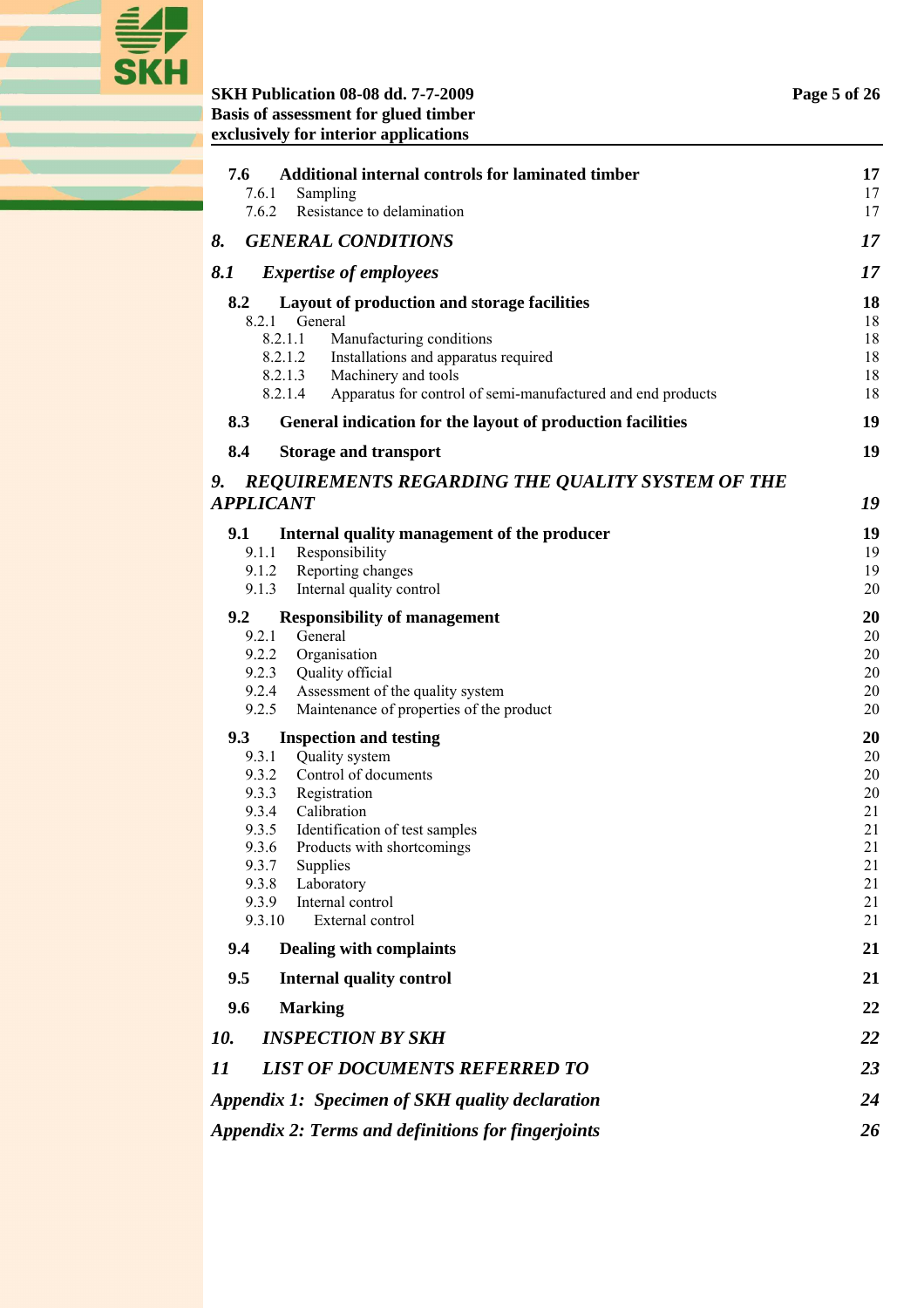<span id="page-5-0"></span>

#### **1. INTRODUCTION**

#### **1.1 General**

The requirements set out in this basis of assessment are used by SKH for the processing of an application respectively maintenance of an SKH quality declaration "Glued and/or fingerjointed timber exclusively for interior applications".

Alongside the requirements laid down in this basis of assessment SKH lays down supplementary requirements as laid down in the production certification regulations of SKH.

The test methods are explicitly mentioned or indicated by a reference to the appendix , standard or other document referred to.

#### **1.2 Area of application**

This basis of assessment refers to glued (fingerjointed and/or glued) timber exclusively for interior applications.

#### **2. PROCEDURE FOR OBTAINING AN AUTHORIZATION**

#### **2.1 Start**

The applicant of the authorization indicates whether he supplies glued/fingerjointed timber exclusively for interior applications in accordance with the specifications laid down in chapter 4. He supplies the necessary information for the preparation of the technical specification.

He indicates which statements have to be included in the quality declaration and provides the evidence for these statements.

#### **2.2 Pre-certification inspection**

SKH assesses whether the statements to be included in the quality declaration comply with the requirements laid down in chapter 4.A report shall be made of the precertification inspection on the basis of which a quality declaration, whether or not under certain conditions, shall be issued.

#### **2.3 Assessment of the quality system of the applicant**

SKH inspects whether the quality system of the applicant do agree with chapter 9.

#### **2.4 Issuing of the authorization**

The SKH-quality declaration is issued in accordance with the production regulations of SKH when the pre-certification inspection (section 2.2) and the assessment of the quality system of the applicant (section 2.3) have been rounded off in a positive way.

#### **2.5 External quality management**

Once the SKH-quality declaration has been issued, SKH carries out inspections in accordance with chapter 10.

#### **3. TERMS AND DEFINITIONS**

For the meaning of the terms used in this basis of assessment reference is made to the documents laid down in chapter 11.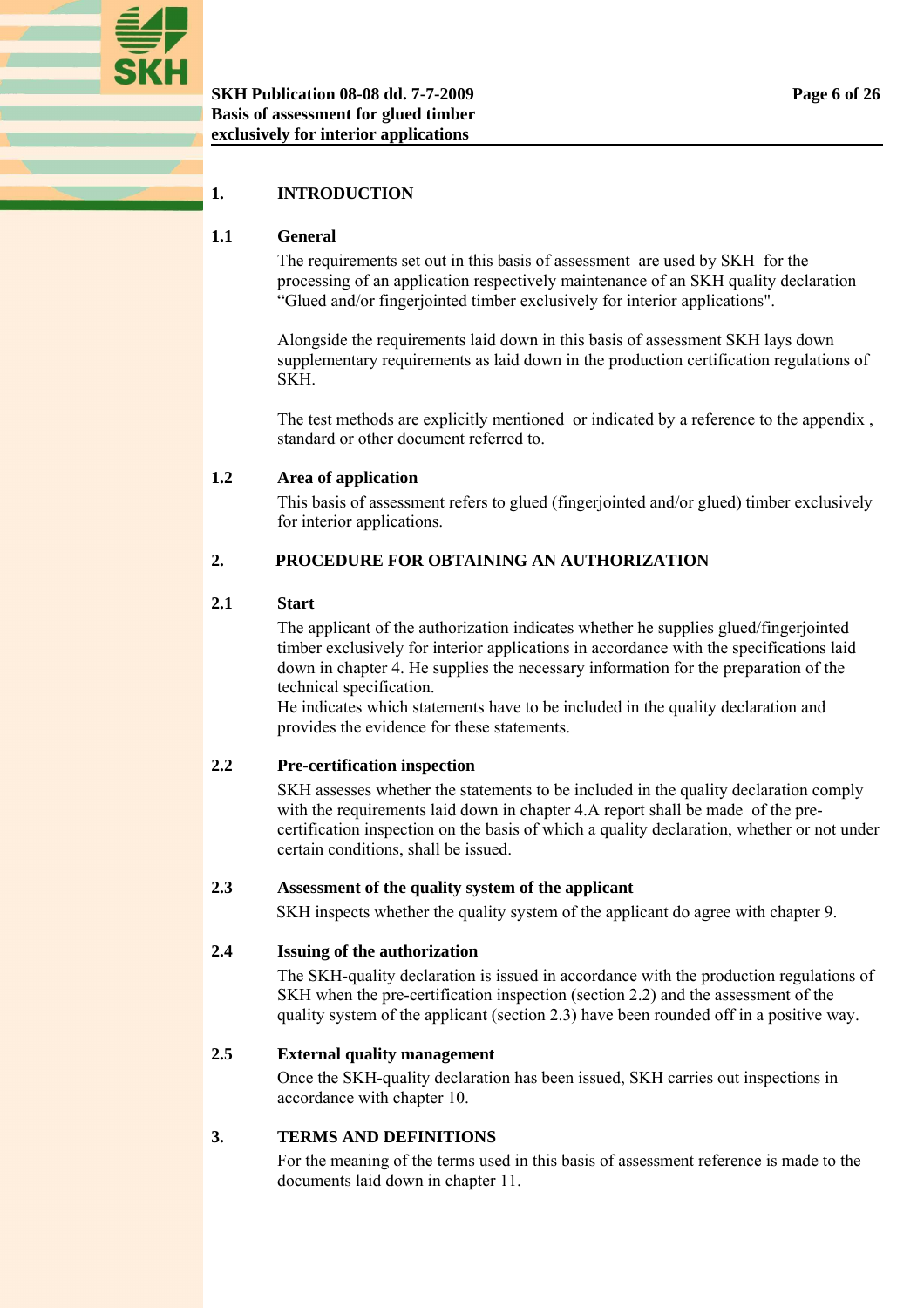<span id="page-6-0"></span>

#### **SKH Publication 08-08 dd. 7-7-2009 Page 7 of 26 Basis of assessment for glued timber exclusively for interior applications**

#### **3.1 Fingerjointed timber (see also appendix 2)**

#### **3.1.1 Slot-base**

That part of the face to be glued between two adjoining fingers of a component to be jointed.

#### **3.1.2 Width of slot-base (b)**

Dimension of the slot-base in the direction of the width.

#### **3.1.3 Clearance**

Distance in length direction between a tip of a finger and the opposite slot-base.

#### **3.1.4 Direction of width**

Direction perpendicular to the direction of the length and parallel to the face of the finger.

#### **3.1.5 Thickness of the timber**

Smallest value of the height of the finger.

#### **3.1.6 Moisture content at time of production**

Moisture content that shall be maintained during manufacturing.. In the case of timber with a thickness exceeding 52 mm a difference is made between the core and case moisture content; this in accordance with NEN 5461.

#### **3.1.7 Flank angle**

The tangent of the angle between a side of a finger and an edge face expressed in the formulae:

| $s-2b$         |  | in which: tgx is the flank angle |
|----------------|--|----------------------------------|
| $Tgx =$ ------ |  | s is the pitch                   |
|                |  | is the width of the slot-base    |
|                |  | is the length of the finger      |

#### **3.1.8 Closed open time**

The time that elapses from bringing into contact of both surfaces to be glued until the moment that pressure is applied.

#### **3.1.9 Adhering face**

Total of all surfaces of a component to be jointed to which glue shall be applied.

#### **3.1.10 Direction of height**

Direction perpendicular to the direction of the length and parallel to the faces of the edge.

#### **3.1.11 Height of the finger (h)**

Direction of the timber in the direction of the height.

#### **3.1.12 Longitudinal pressure**

Pressure in the length direction on the parts to be jointed during the manufacture of a joint.

#### **3.1.13 Longitudinal joint**

Glue joint by which two pieces of timber are mutually jointed in the direction of the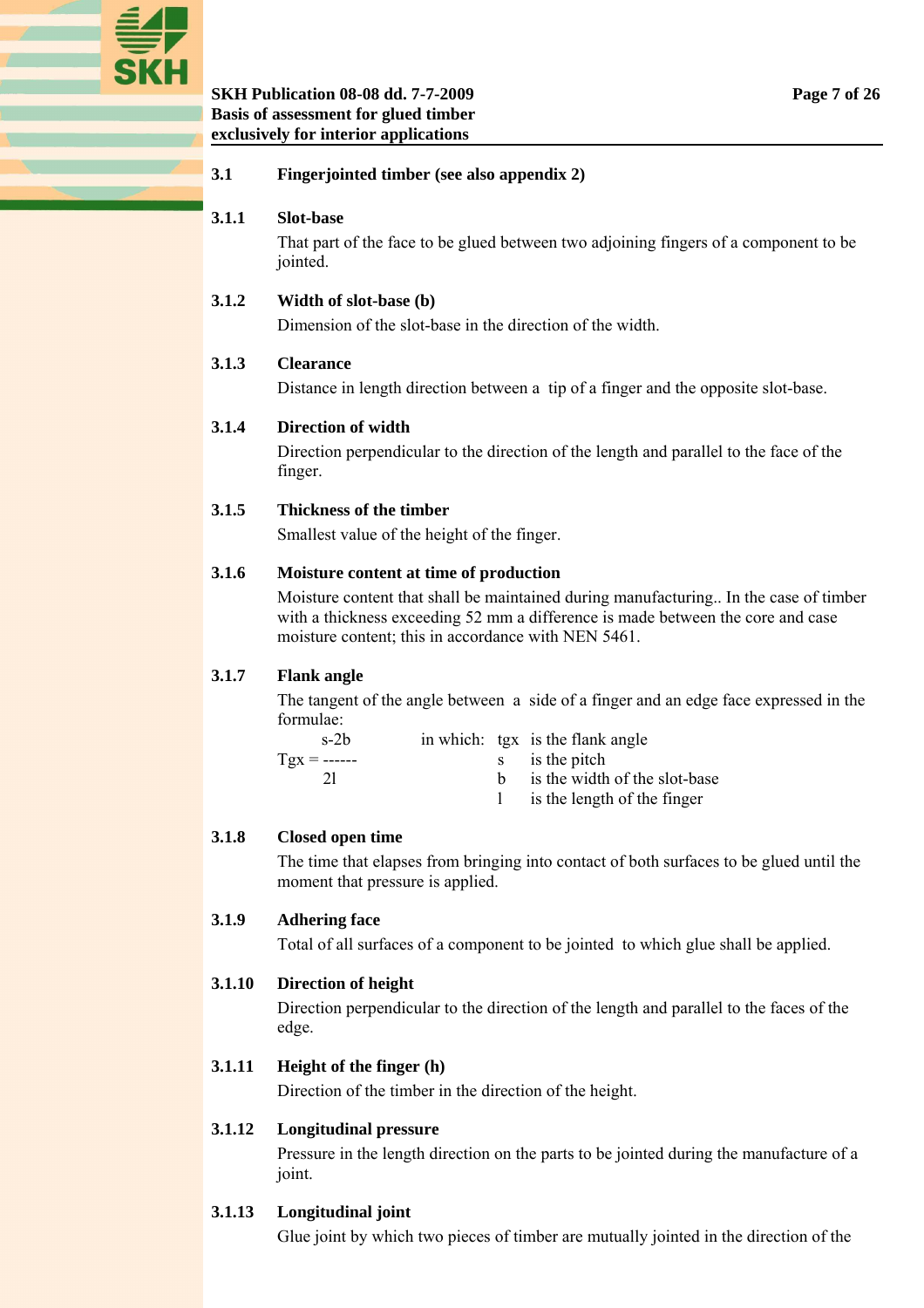<span id="page-7-0"></span>

#### **SKH Publication 08-08 dd. 7-7-2009 Page 8 of 26 Basis of assessment for glued timber exclusively for interior applications**

length. In this publication the term joint shall be used.

## **3.1.14 Direction of length**

Direction parallel to the length axis of the timber.

#### **3.1.15 Glue failure**

Failure in the glue joint.

#### **3.1.16 Open time**

The time that elapses between the application of the glue and making contact with both surfaces to be glued..

#### **3.1.17 Arris**

Intersection of an edge face and the adhering face.

#### **3.1.18 Edge of slot-base**

Part of the adhering face between a finger and an edge.

#### **3.1.19 Edge finger**

Smallest incomplete finger visible in the rand face.

#### **3.1.20 Edge face**

Surface of the part to be jointed parallel to the direction of the length that is no finger face.

#### **3.1.21 Relative clearance**

Ratio between the clearance and the length of the finger.

#### **3.1.22 Pitch(s)**

Centre-to-centre distance of the fingers in a timber component.

#### **3.1.23 Total width (B)**

Width of the component to be jointed.

### **3.1.24 Weakening ratio**

Width of bottom divided by the pitch.

#### **3.1.25 Fingerjoint**

Piece of timber that consists of two or more lengths of similar section, end-jointed by glued intermeshing wedge-shaped projections.

#### **3.1.26 Finger length (l):**

Distance measured in the direction of the length, between the face through the slot-base and the face though the top of the finger.

#### **3.1.27 Face of finger**

Longitudinal surface on which all fingers have been provided with an adhering face.

#### **3.2 Glued timber**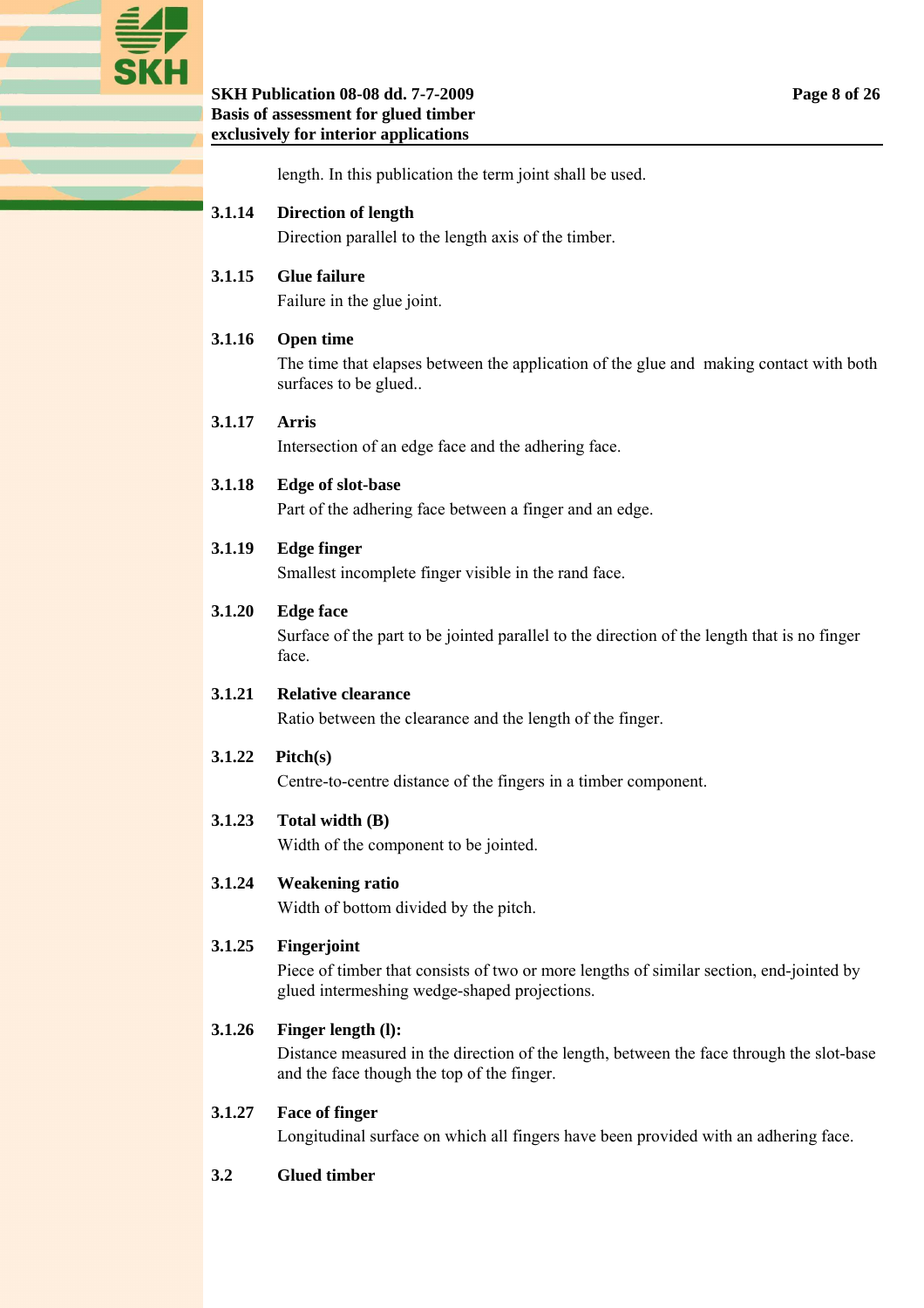<span id="page-8-0"></span>

#### **3.2.1 Moisture content at time of production**

Moisture content to be maintained at the time of manufacture. Difference shall be made between case and core moisture content in the case of timber with a thickness exceeding 52 mm.

#### **3.2.2 Closed open time**

The time elapsing from the moment that both surfaces to be glued until the moment that the pressure is applied.

#### **3.2.3 Internal quality control**

The total of activities and decisions that can be carried out within a company in order to bring and to keep the product to the desired quality level.

#### **3.2.4 Lamellae**

A board whether or not provided with one or more joints in the direction of the length intended for application in glued timber.

#### **3.2.5 Open time**

The time that elapses between the application of the glue and the bringing into contact of both surfaces to be glued.

#### **3.2.6 Pot life**

The time during which a glue prepared by the user may be used.

#### **3.2.7 Moisture gradient (applies only to timber with a thickness exceeding 40 mm)**

The difference in moisture content of the surface (ca.10 mm under the timber surface) and the core (the interface of both diagonals).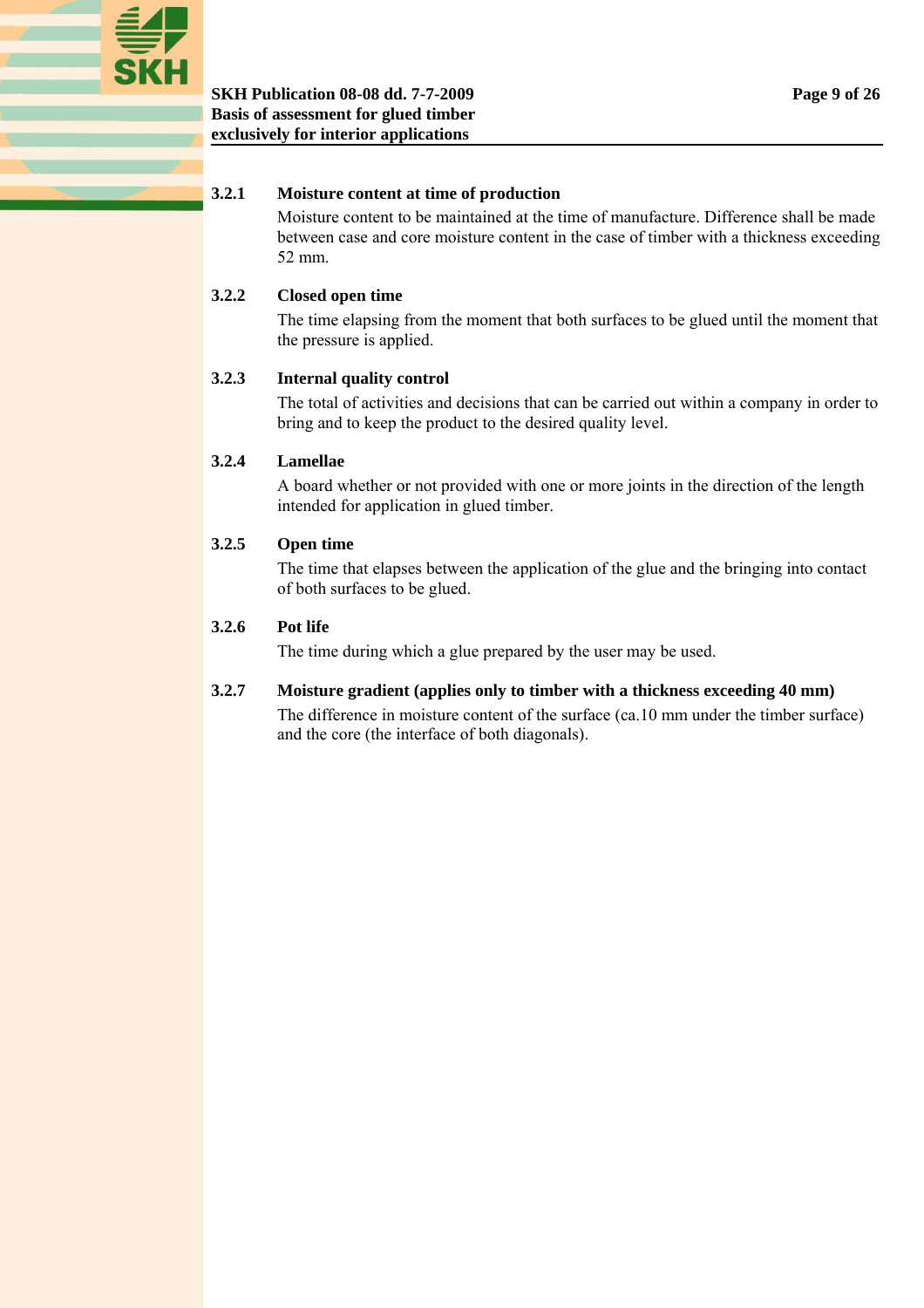<span id="page-9-0"></span>

#### **4. PRODUCT REQUIREMENTS**

#### **4.1 Timber**

It shall be demonstrated that at least 95% of the timber complies in respect of the quality requirements

Properties and defects that are allowed in a limited way:

- Width of growth rings
- Tight knots
- Pin knots
- Resin pockets
- Gum marks
- Gum holes (calcification stripes)
- Shot holes
- Pin and needle holes
- Dark streak
- Discolouration/decay caused by fungi
- Cross grain
- Growth disturbance
- Compression failure
- Reaction wood (compression wood and tension wood)
- Wavy grain
- Interlocked grain
- Slope of grain
- Brittle heart
- Sapwood

#### Properties and defects not allowed:

- Face shakes, wind shakes and checks
- Large borer holes
- Splay knots
- Loose knots
- Heart
- Collapse
- Bladder
- Spiral grain
- Wane

#### **4.1.1 Moisture content**

The moisture content shall be tuned to the application. The moisture content shall be 14  $% + 2%$  for glued and/or fingerjointed timber for interior applications. The maximum difference between two components to be glued shall be 4%.

#### **4.2 Glue**

The glue shall comply with the requirements laid down in BRL 2339.

#### **4.3 Maximum permissible deviations in dimensions**

Spring and twist in fingerjointed and glued timber shall not exceed 1,5 mm per running meter. The maximum deviation in dimensions of the timber shall not be more than  $+/- 0.5$  mm.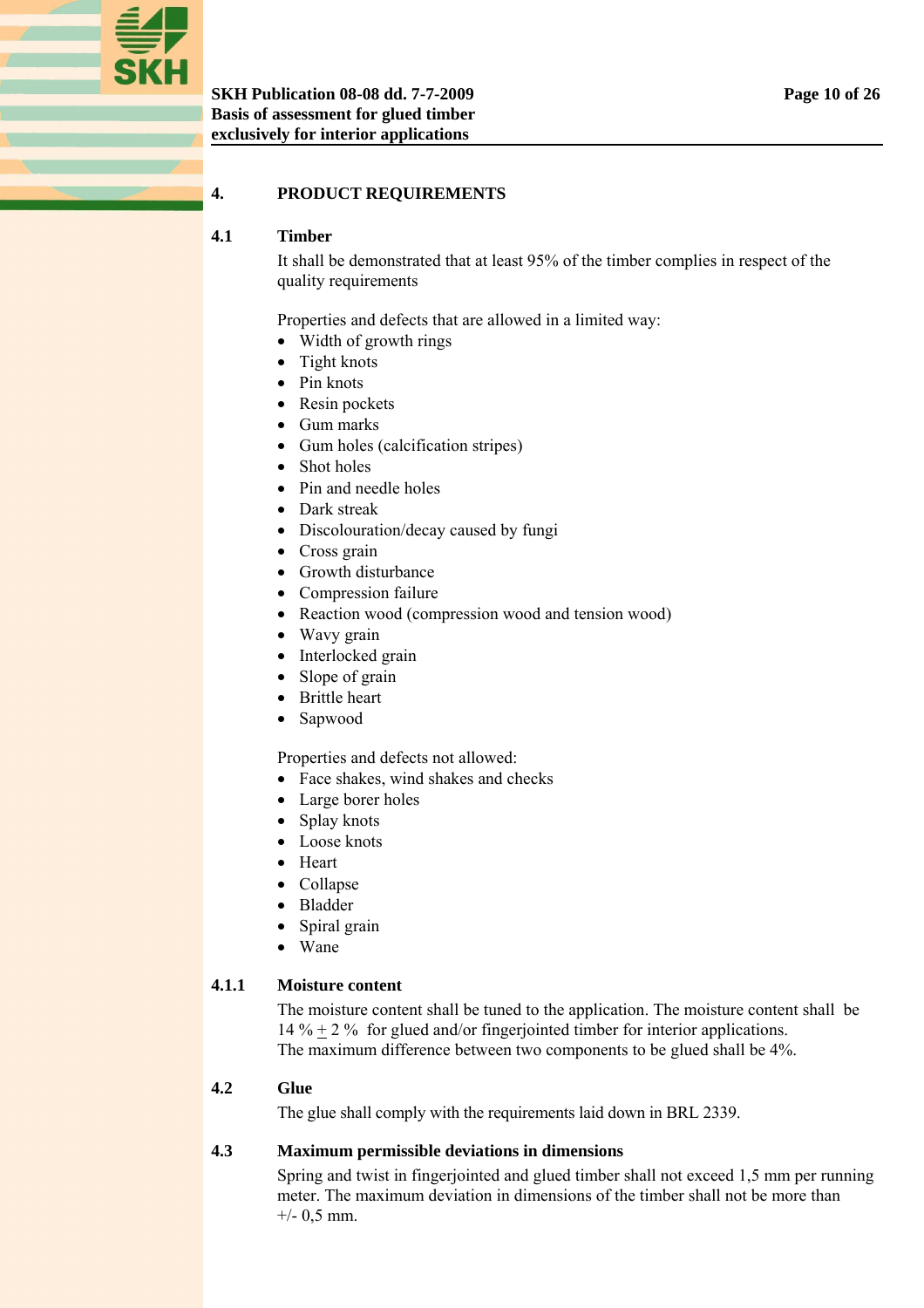#### <span id="page-10-0"></span>**4.4 Additional requirements for fingerjointed timber**

#### **4.4.1 Shape of the fingers**

The shape of the fingers shall comply with the following requirements:

- the shape of the fingers shall be equal in both faces to be glued;
- the shape of the fingers shall be symmetrical. De symmetrical axis shall be parallel with the length direction of the timber;
- at least one and a half finger shall be present in the face to be glued per component to be jointed; this also applies after re-sawing;
- the faces to be glued shall be parallel to the direction of the height.

#### **4.4.2 Dimensions of the fingers**

- the dimensions of the fingers shall comply with the following requirements. In the direction of the length:
	- the length of the finger shall not exceed 60 mm;
	- the length of the finger shall be at least 7,5 mm.

In the direction of the width:

- the weakening ratio shall not be greater than  $b/s \le 0.25$ , see section 3.1.24;
- the flank angle shall not be greater than  $1:7$  for fingers with a length not exceeding 12 mm and 1 : 8 for fingers with a greater length;
- slot-base bottoms may not be wider than 1/10 of the width of the joint wit a maximum of 5 mm.

In respect of the clearance the following requirements apply:

- a clearance is not allowed. At least 95% shall comply with this requirement provided that the durability of the fingerjoint always shall comply with the requirements laid down in section 4.4.4.

#### **4.4.3 Defects**

No defects such as pitch pockets, heavy slope of grain and knots with a diameter exceeding 5 mm shall be present in the vicinity of the joints. Larger knots are only permitted at a distance to the slot-base of the joint that is at least three times as big as the diameter of the knot.

#### **4.4.4 Bending strength of fingerjoints**

A minimum bending strength of 35 N/mm² per individual test piece determined in accordance with section 5.3.3. At a bending strength of < 35 N/mm² the percentage of wood failure shall be determined. Should the percentage of wood failure be  $> 75\%$ , it is accepted that compliance with the above-mentioned requirement has been reached.

#### **4.5 Additional requirements for laminated timber**

#### **4.5.1 Thickness of lamellae**

The thickness of lamellae being applied in the laminated timber for non-loadbearing applications shall not exceed 40 mm in timber with a width  $>$  70 mm and not exceeding 35 mm in timber with a width < 70 mm.

In respect of the change of direction of the growth rings the construction of the crosssection is insofar free, that as directive it shall be taken into consideration that the difference in the change of direction of the growth rings between adjacent lamellae shall be as small as possible and that the change of direction of the growth rings (as seen on the cross-sectional area) in relation to the glue line shall be, as much as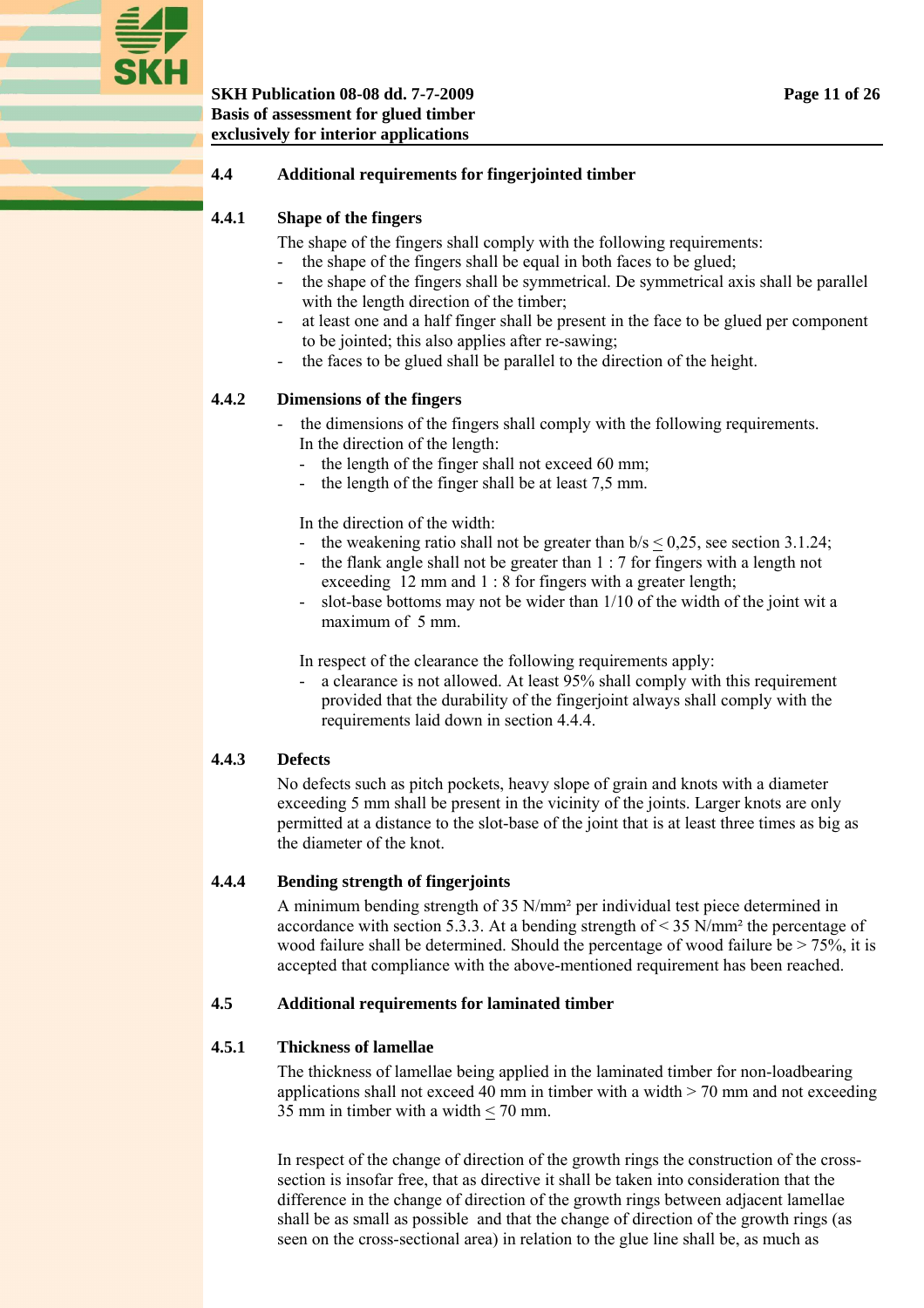<span id="page-11-0"></span>

possible, be situated in turns.

#### **4.5.2 Fingerjoints**

Fingerjointed lamellae shall comply with section 4.4 of this publication.

#### **4.5.3 Resistance to delamination of laminated timber**

After the determination of the resistance to delamination according to section 5.4, taken over a week's production, an average of 5% open glue lines with a maximum of 10% per individual test piece, not caused by stresses in the timber, shall be allowed.

#### **5. METHODS OF DETERMINATION**

#### **5.1 Moisture content**

The control of the moisture content shall be executed by means of weighing and drying or with a calibrated electrical moisture meter, according to NEN-EN 13183-1 respectively NEN-EN 13183-2.

#### **5.2 Shape and dimensions**

Shape, dimensions and defects shall be assessed on the planed timber. The dimensions of the fingers and the fit of the adhering areas shall be checked by means of a calliper.

#### **5.3 Bending strength of fingerjoints**

The bending strength shall be determined by means of a 4-point bending test according to the following figure.



Explanation: belasting  $-$  load stalen plaat  $=$  steel plate lengte  $=$  length

The dimensions given in the figure could have a maximum deviation of 10%. The moisture content shall be between 12% and 16% during the test. The load shall be applied equally and at such a speed that collapsing takes place between 3 and 7 minutes after the start.

The collapsing under the load and the wood failure percentage shall be determined of each test piece.

The bending strength shall be calculated by means of the following formulae:

$$
\sigma_{\rm B} = \begin{array}{ll}\n3 \times F \times (l-l') \\
- \text{2x b x h}^2 \\
2 \times b \times h^2\n\end{array}
$$
\nLegend:

\n
$$
\sigma_{\rm B} \qquad \text{is the bending strength in N/mm}^2
$$
\n
$$
\text{collapsing load in N}
$$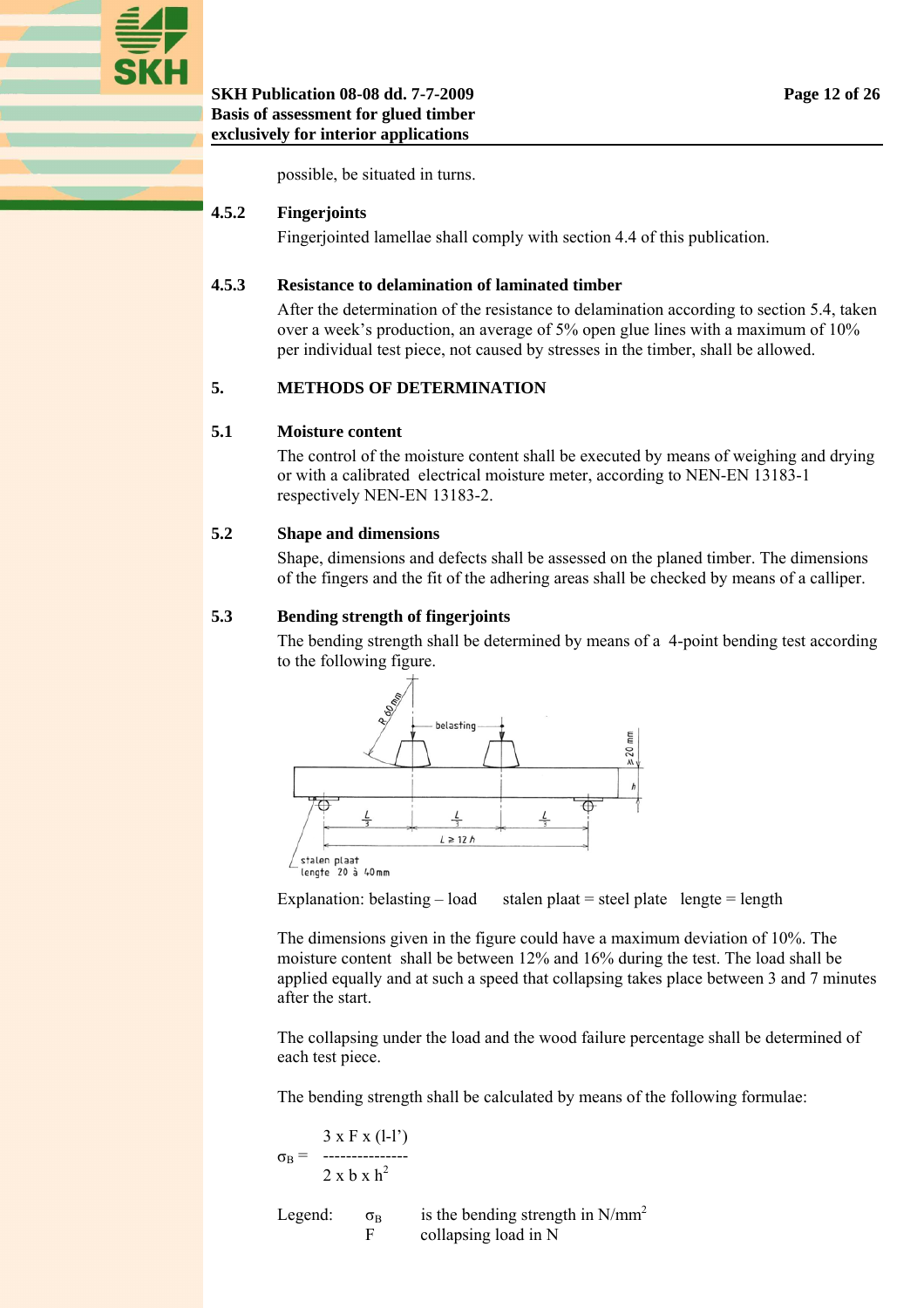<span id="page-12-0"></span>

- l distance between the two supporting points in mm (L)
- l' distance between the two pressure points in mm (1/3 of *L*)
	- b width of the timber in mm
	- h thickness of the timber in mm

#### **5.4 Resistance to delamination of glue joint**

Test pieces are cut from the full cross-section of the gluedtimber with a length of 50 mm (parallel to the fibres). Glue leftovers shall be removed and surfaces shall be smooth to make an assessment of the glue lines possible. The test pieces shall furthermore be treated in accordance with the following cycle:

- 3 hours immersing in water of  $20 \pm 2^{\circ}$ C:
- 3 hours immersing in water of  $60 \pm 2^{\circ}$ C;
- 18 uur dompelen in water van 20  $\pm 2^{\circ}$ C;
- 72 hours drying in a normal climate of  $20 \pm 2^{\circ}$ C and 65% RV.

The test pieces shall be assessed for the percentage of open glue lines immediately after the drying period in the oven. The assessment shall take place on all faces of the test piece. The results shall be shown in percentage of open glue lines.

#### **6. PRODUCTION REUIREMENTS**

#### **6.1 Storage of timber**

Storage of timber shall be controlled in such a way that the given properties shall be maintained.

#### **6.2 Storage of glue**

During the storage of glue and materials belonging thereto measures shall be taken to apply the principle of "first in first out".

#### **6.3 Manufacturing conditions**

During the application of glue in the glue section no dust producing processes may take place, unless sufficient measures have been taken aiming at keeping the lamellae provided with glue free from dust.

taken of organisational nature in order to prevent the open and closed time of the glue applied from exceeding the limits. The surface temperature of the timber during the gluing process may not be lower than 15° C. The limits allowed for the climate during gluing shall be 15° C and 25° C and 40 % and 80 % RH. The processing instructions of the suppliers shall be kept within these limits. Should the manufacturing circumstances be exceeded measures shall be

#### **6.4 Storage of materials**

The layout of the company shall be such that during storage of materials the quality and the durability shall be maintained.

#### **6.5 Additional production requirements for fingerjointed timber**

layout and professional staff. All independently working members of staff shall have sufficient knowledge and experience The manufacture of fingerjoints shall take place in factories that dispose of the special

#### **6.5.1 Apparatus required**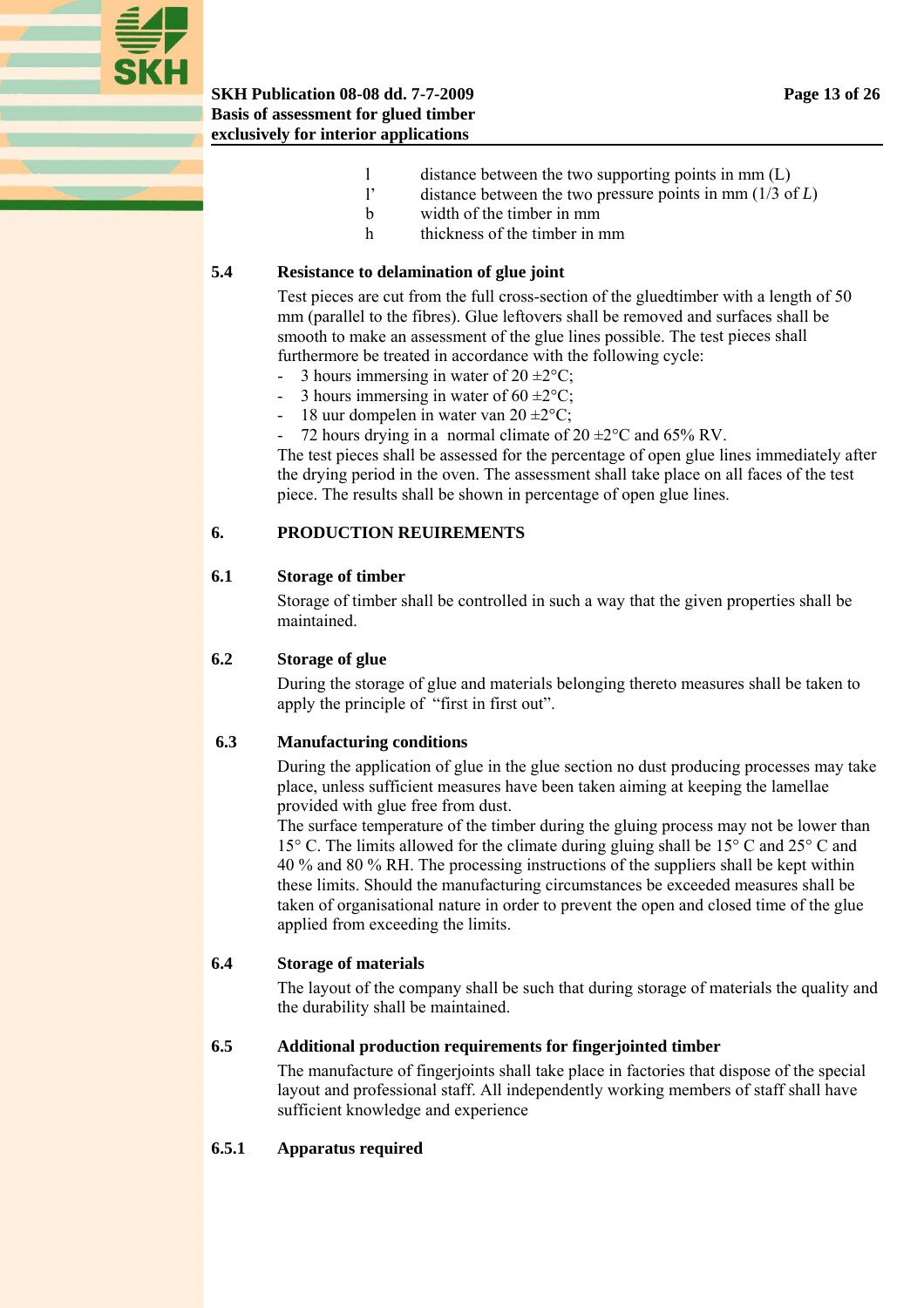<span id="page-13-0"></span>

#### **6.5.1.1 Apparatus for the production**

All operations of the timber shall take place with suitable machines, in which case the machines that produce chips and develop dust or emit substances harmful for the health, are connected to a well-functioning extract installation. Suitable tools shall be available to bring into the correct shape of the components under pressure and for the transport.

#### **6.5.1.2 Apparatus for the internal quality control**

The producer shall dispose of the following apparatus:

- electric moisture meter with hammer electrodes to determine the moisture content of the timber. The moisture meter shall have setting possibilities for temperature correction and timber species;
- immersion baths and drying-oven for the determination of the resistance to delamination;
- 4-point bending apparatus for the determination of the bending strength of the fingerjointed timber;
- calliper;
- tape;
- thermo-hygrograph;
- apparatus to measure the press temperature in case of joining by means of a hot press;
- stopwatch;
- drying oven
- scale:
- loupe, enlarging at least 10x.

#### **6.5.2 Operating procedure**

#### **6.5.2.1 Milling**

The milling of timber shall be as short as possible, in any case within 24 hours, before gluing takes place. The timber shall, during the pressing process, be fixed in such a way that movement in width and height direction shall not be greater than the nominal planning differences. The fixation pressure when milling shall therefore be equal to the one during the gluing process, this in connection with possible twisting of the timber.

#### **6.5.2.2 Application of the glue**

Before gluing shall be checked whether the moisture content of the timber complies with the requirements according to section 4.1.3. The adhering areas shall, after milling, be free from dust and attached dirt. The glue shall as a rule be applied by machine and even on the adhering areas in a quantity, that assures a good fixation.

#### **6.5.2.3 Pressing of the joint**

In the case of softwoods the minimum pressure  $(p)$  in the length direction shall be adjusted to the finger length in accordance with the following graph.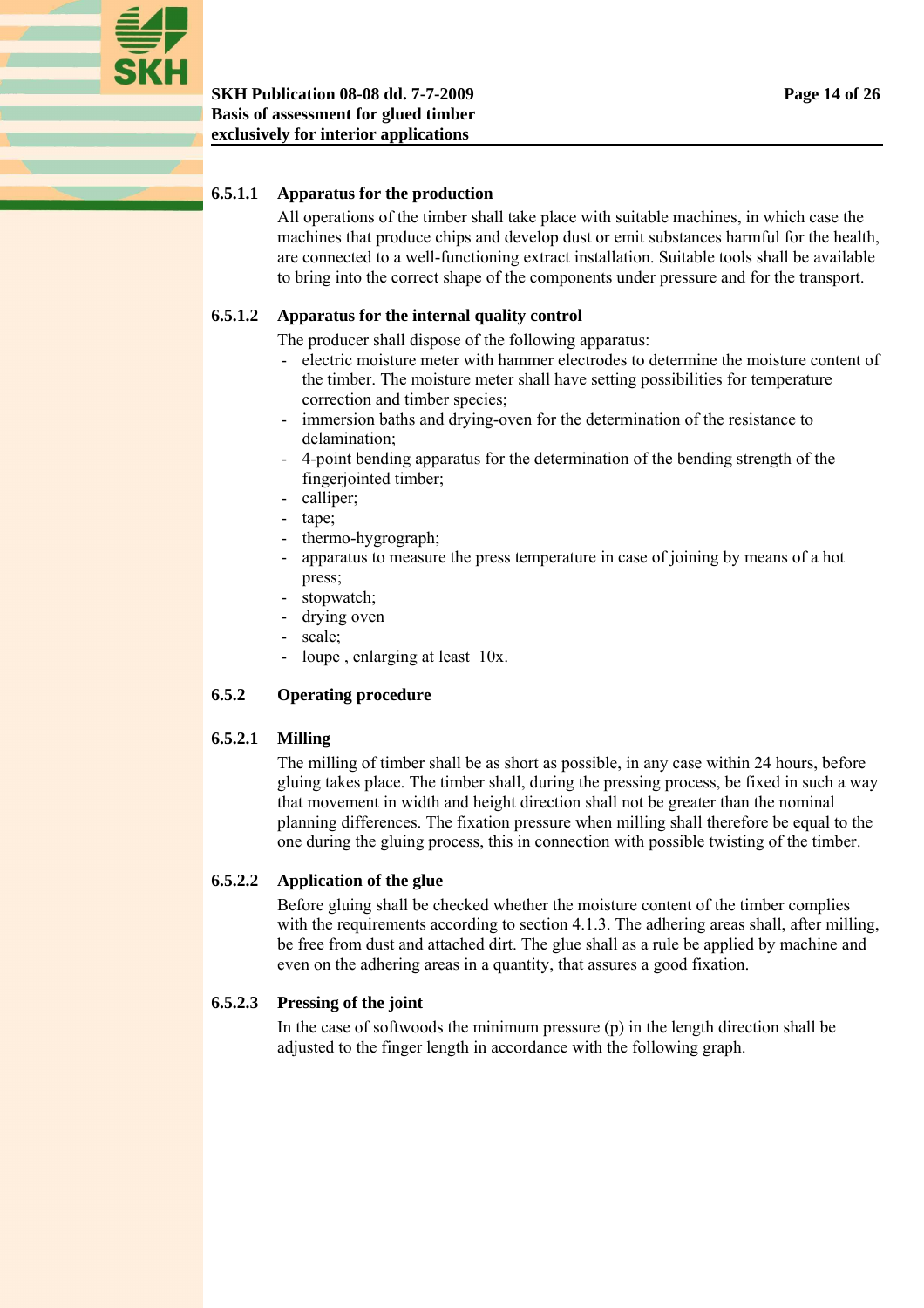<span id="page-14-0"></span>





Figure 1 Pressure to be applied in the case of softwoods.

In the case of hardwoods the adhering areas shall be moved into each other by longitudinal pressure which shall be as high as possible; checking shall not take place.

When the total width of the joint is smaller than 100 mm and the fingers are longer than 25 mm a sidelong pressure on the edge fingers shall be applied of 1 à 2 N/mm.

## **6.5.2.4 Hardening of the glue**

In cases where the hardening of the glue is accelerated by heating the pressure shall be maintained until the glue has hardened. In that case measures shall be taken to prevent a strong drying out of the timber.

In all other cases the pressure shall be maintained for at least 2 seconds. The joints may not be exposed as long as 60% of the final strength has not been reached. Transport, storage and processing of the jointed timber shall be executed with extra care as long as the joint is not fully hardened.

## **6.6 Additional production requirements for glued timber**

#### **6.6.1 Planing or sanding of the lamellae**

The processing of the lamellae shall be done on both sides in such a way that both faces to be glued are fully planed and/or sandpapered.

The planed and/or sanded faces shall be parallel to each other.

The difference between the smallest and the largest thickness of a lamellae may not be more than 0,2 mm. The maximum depth of machine cutting allowed is 0,025 mm. In case of sanding,, measures shall be taken in order to remove all sanding dust before the following operation e.g. by means of air pressure or brushes.

## **6.6.2 Application of the glue**

 The time between planing or sanding and the application of glue shall be as short as possible; the time depends on the processing conditions such as temperature and relative humidity, but also on the timber species to be glued. The maximum allowable is in the case of resinous softwoods 24 hours. In the case of hardwoods the time between planning or sanding and the application of glue may not exceed 120 minutes. Checks shall be carried out before gluing whether the moisture content of the timber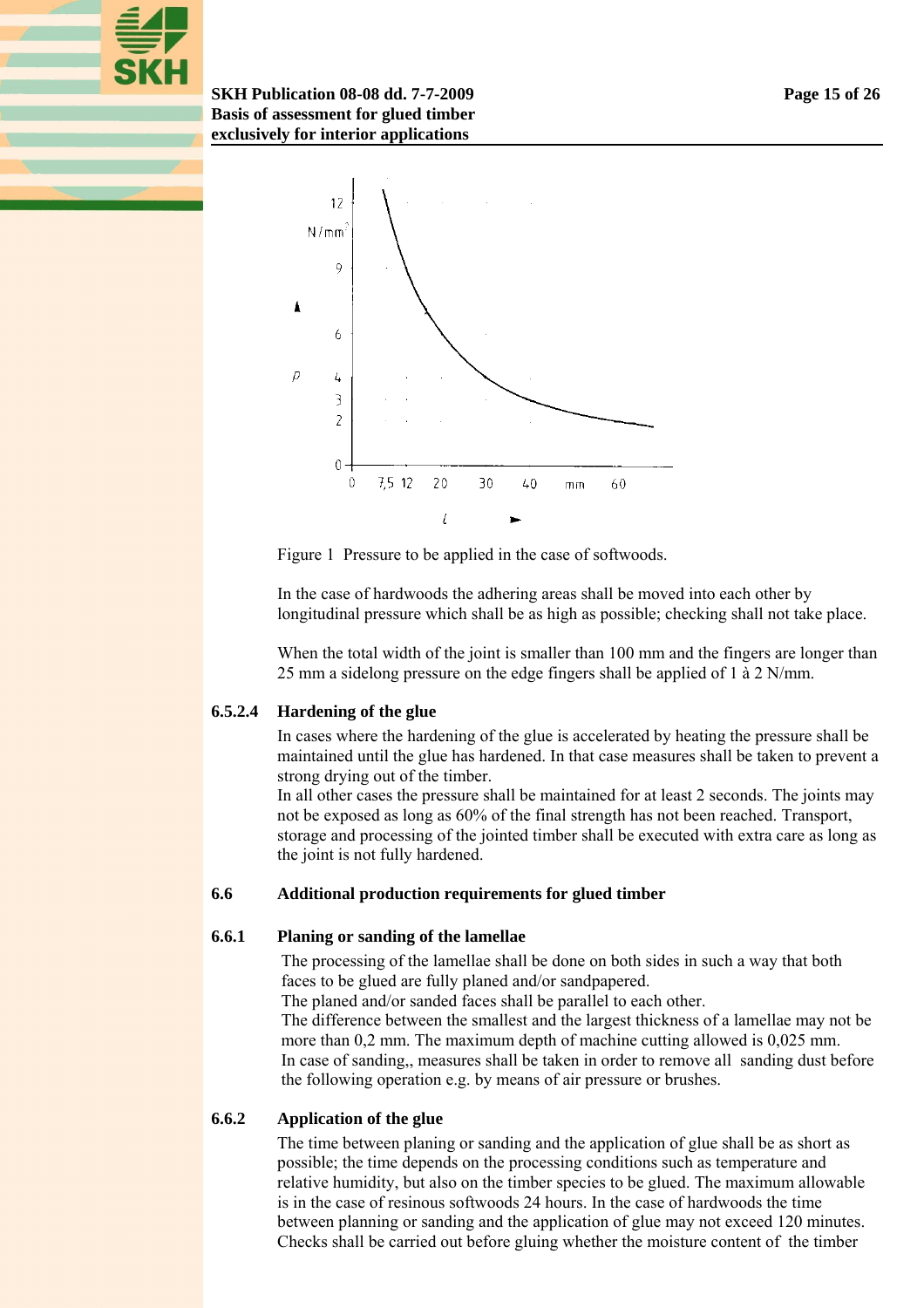<span id="page-15-0"></span>

complies with the requirements laid down in section 4.2. The adhering faces shall stay free from dust and attached dirt.

 The glue application shall than takes place in accordance with the instructions of the glue supplier.

The glue shall usually be applied by machine and even on the adhering faces.

#### **6.6.3 Pressing of the lamellae**

 The pressing of the lamellae shall be done in such a way that the indicated closed open time of the glue applied is not exceeded nor too little.

 The pressure (mechanical, hydraulic or pneumatic) shall be applied evenly and shall be kept constant during the whole pressing time and in such a way that the surplus glue can be pushed aside equally, thus avoiding inadmissibly thick glue lines. Within the framework of this basis of assessment an inadmissible thick glue line is defined as  $> 0.1$  mm.

In case of softwoods a pressure of at least  $0.4$  N/mm<sup>2</sup> shall be kept in case of a lamella thickness of about 25 mm and at least ca. 25 mm and at least  $0.6$  N/mm<sup>2</sup> in case of a lamella thickness of  $25 - 40$  mm. The pressure shall be at least 1,0 N/mm<sup>2</sup> for the laminating of hardwoods.

 The pressure and pressing time is also dependent on the manufacturing circumstances and shall be recorded.

#### **6.6.4 Hardening of the glue**

The required hardening circumstances during the hardening process, depending on the type of glue, shall be known and shall be maintained during the actions described above.

#### **6.7 Transport and storage of the laminated timber**

The laminated timber shall following on the manufacturing process be stored at least 7 hours under the processing conditions laid down in section 6.3. Until the transfer to the buyer the fingerjointed and/or glued timber shall be maintained, stored and transported in such a way that the timber shall not be damaged and that no inadmissible moisture movement takes place.

#### **7. INTERNAL CONTROLS**

There shall be an Internal Quality Control Plan in the factory, whereby at least the following controls take place.

#### **7.1 Timber quality**

 Preceding the processing of the glue joint shall be controlled whether the quality of the timber complies.

#### **7.2 Registration of temperature and relative humidity**

Temperature and relative humidity of the air shall be continuously registered when applying the glue, making the joint, hardening and storage.

#### **7.3 Moisture content**

Before manufacturing the joint shall be checked whether the timber complies with the requirements concerning the moisture content during production in accordance with section 4.1.3. This control shall be carried out with a calibrated moisture meter or by means of the oven-dry method. The values measured shall be corrected for timber species and temperature of the timber.

#### **7.4 Glue**

At least the following shall be checked before and during the manufacturing of the glue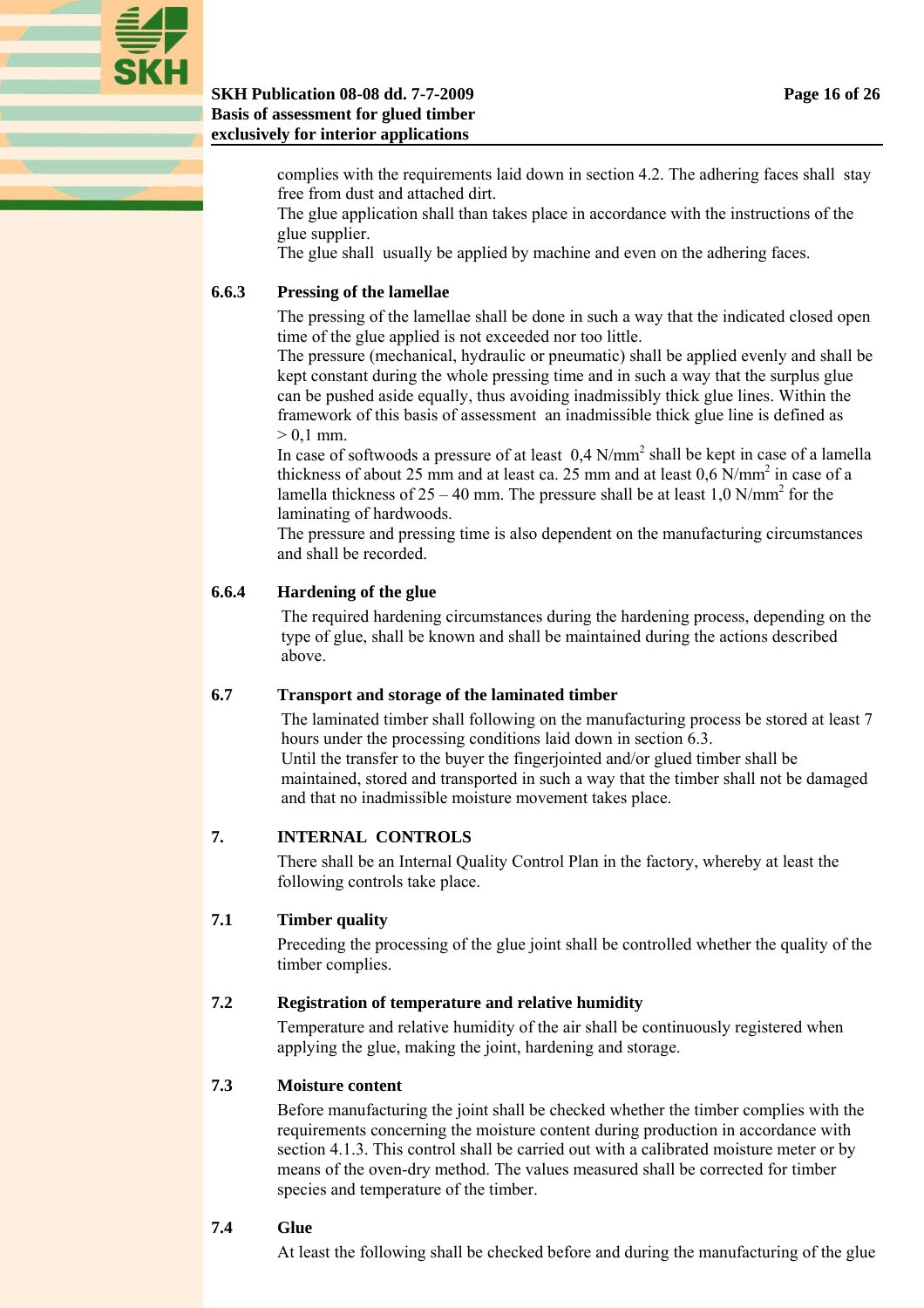<span id="page-16-0"></span>

#### **SKH Publication 08-08 dd. 7-7-2009** Page 17 of 26 **Basis of assessment for glued timber exclusively for interior applications**

joint:

- mixing of glue and hardener;
- pot life:
- quantity applied:
- open time:
- open closed time;
- pressure:
- pressing time;
- quantity of glue squeezed out.

#### **7.5 Additional internal controls for fingerjointed timber**

#### **7.5.1 Control of the joint**

The joints shall be checked at random according to section 4.4.

#### **7.5.2 Sampling**

Regularly distributed over the production during the week 10 test samples shall be taken at random out of the production per production line and per timber species. The test pieces shall be cut to size in accordance with section 5.3.3.

#### **7.5.3 Appearance and dimensions**

The test pieces taken in accordance with section 5.3.3 shall be checked for appearance and dimensions.

#### **7.5.4 Bending strength of fingerjoints**

The bending strength shall be determined in accordance with section 5.3.3.

#### **7.6 Additional internal controls for laminated timber**

#### **7.6.1 Sampling**

 Regularly distributed over the production during the week 10 test samples shall be taken at random out of the production per production line and per timber species.

## **7.6.2 Resistance to delamination**

The resistance to delamination shall be determined in accordance with section 5.4.

#### **8. GENERAL CONDITIONS**

#### **8.1 Expertise of employees**

The quality of glued timber for interior applications does not only depend on the quality of the materials, the suitability of the machinery, installations and tools, but also on the expertise of employees producing the product. The company where glued timber for interior applications is manufactured shall dispose of professional employees.

At least one of the persons responsible for the production shall dispose of::

- knowledge of the Dutch, English or German language;
- work instructions shall also be available in the Dutch, English or German language and in the native tongue;
- knowledge of the materials being prescribed, applied and processed;
- knowledge of the storage of semi-manufactured products, of the preparation of the production, the processes and actions and their sequence, as well as the machinery, tools and other installations to be used in order to finish the product to be supplied.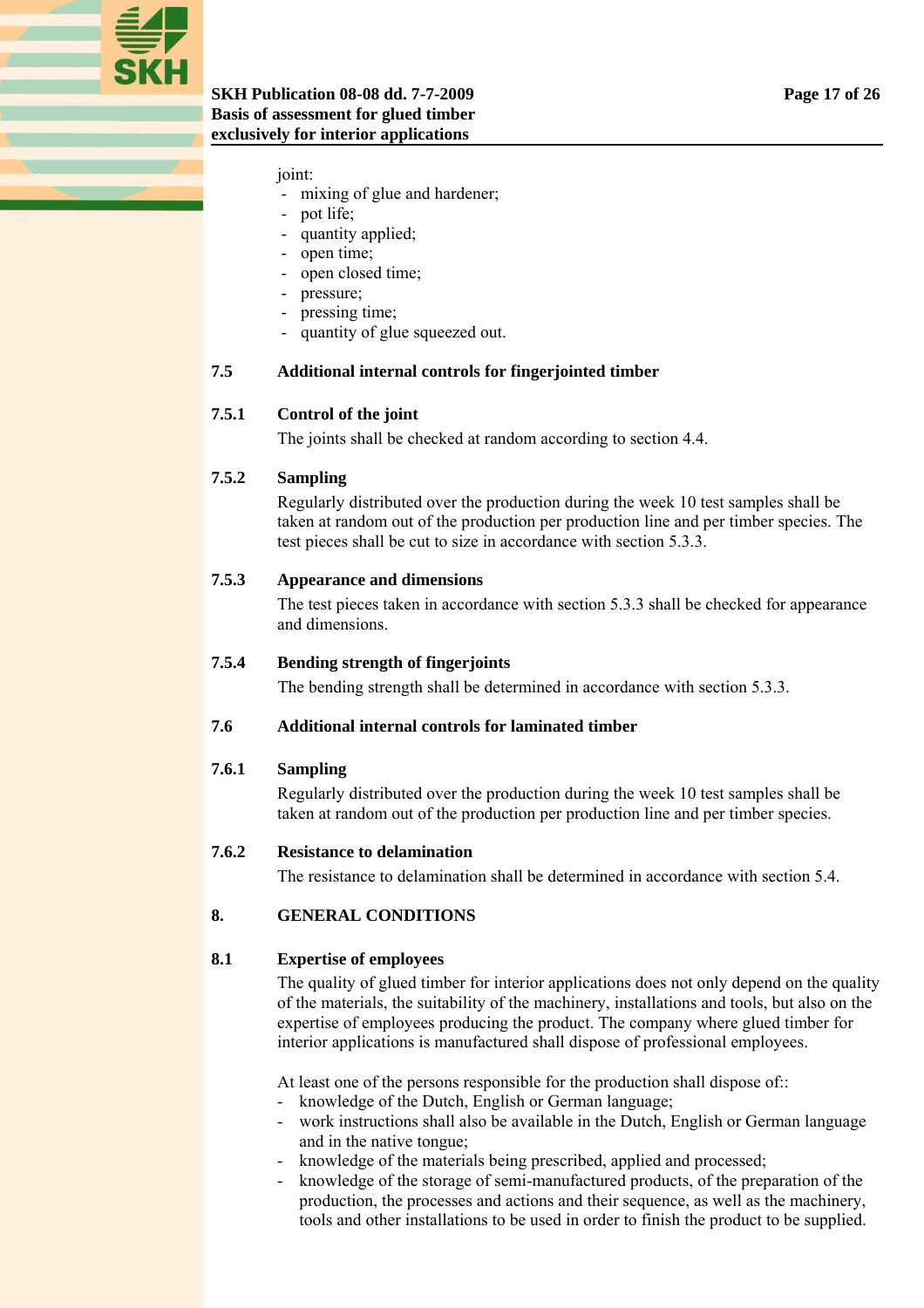<span id="page-17-0"></span>

#### **8.2 Layout of production and storage facilities**

#### **8.2.1 General**

Companies manufacturing fingerjointed and/or glued timber for interior applications shall have at their disposal sufficient and for the manufacturing suitable production and storage facilities.

The company shall have:

- a working accommodation as well as covered storage for the benefit of raw materials and end products;
- such facilities for the production of fingeriointed and/or glued timber for interior applications that weather conditions have no negative influence on the production process. The layout of the factory shall be such that, when storing materials, the quality and the durability remain guaranteed and that no permanent change takes place;
- adequate machinery adapted for the size of the production.

The following requirements and indications for the product realization are dealt with:

- manufacturing conditions;
- the installations, equipment and control facilities required;
- the layout of the production room.

#### **8.2.1.1 Manufacturing conditions**

In the glue section may, at the time of the application of glue, no dust-producing activities take place, unless sufficient measures are taken directed to keep the lamellae with glue free from dust.

The surface temperature of the timber may, at the time of gluing, not be lower than 15° C. The limits allowed for the climate when carrying out the gluing process shall be 15° C and 25° C and 40 % and 80 % RH. The processing instructions stated by the glue supplier shall be kept within these limits.

Measures shall be taken of an organisational nature when the manufacturing conditions are gone below or are exceeded, in order not to exceed the open and closed time of the glue applied.

#### **8.2.1.2 Installations and apparatus required**

The system for internal quality control shall guard the calibration status of measuring equipment and machine settings. The definition of calibration status is the status of the measuring equipment or the reference material in respect of:

- the size and the periods for calibration;
- a possible restriction in use.

#### **8.2.1.3 Machinery and tools**

All processes of the timber shall be carried out with suitable machinery and tools. Chipping machines and machines developing dust shall be connected to a wellfunctioning exhaust installation.

In order to set the machines and tools accurately suitable appliances (setting tools) and control tools shall be present. Furthermore apparatus shall be present to control cutting tools and the positioning thereof (this in consultation with the supplier of the cutting tools).

#### **8.2.1.4 Apparatus for control of semi-manufactured and end products**

With reference to the control of semi-manufactured or end products suitable (measuring) apparatus shall be present.

With reference to the climate: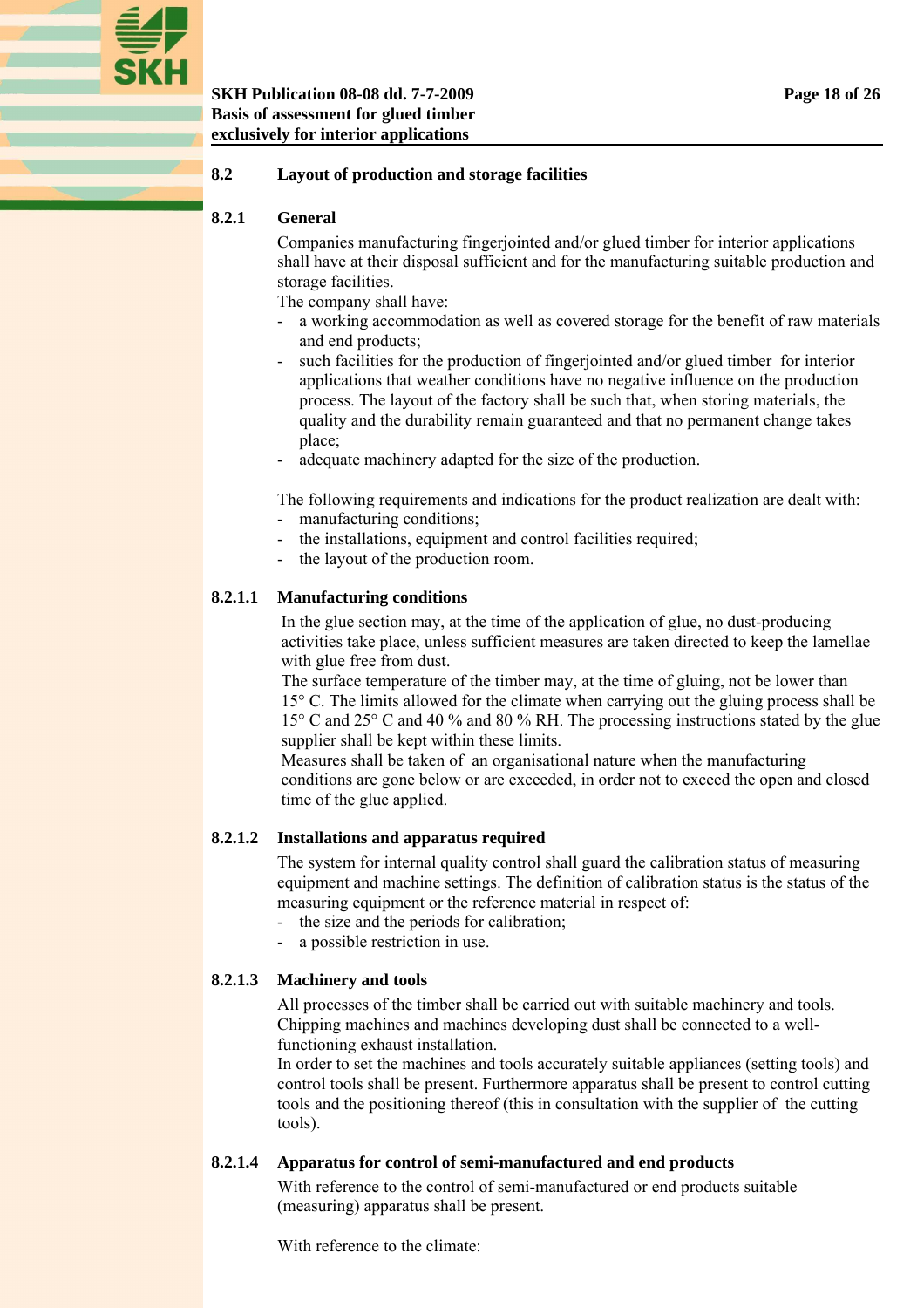## <span id="page-18-0"></span>**SKH Publication 08-08 dd. 7-7-2009** Page 19 of 26 **Basis of assessment for glued timber exclusively for interior applications**

- apparatus for continuously measuring and register of temperature and relative humidity.
- With reference to timber:
- apparatus for the determination of the moisture content of the timber with setting possibilities for temperature correction and timber species.
- With reference to glue:
- apparatus to measure the mixing ratio:
- apparatus to measure the quantity of glue applied;
- when required apparatus for the determination of the viscosity ( $e.g. a DIN-cup$ );
- when required apparatus to measure press temperatures of a heated press;
- apparatus to measure the time.

With reference to the control of dimensions:

- measuring equipment such as e.g. a tape for the determination respectively control of dimensions with an accuracy not smaller than 1 mm, such as the length of laminated timber;
- measuring equipment for the determination respectively control of dimensions with an accuracy smaller than  $1 \text{ mm}$  (e.g. a calliper with an accuracy smaller than 0.05) mm);
- measuring equipment for the determination respectively control of the square, spring and twist (e.g. a square or a straight-edge).
- With reference to the resistance to delamination:
- immersion baths;
- drying-oven;
- loupe, enlarging at least 10x.
- With reference to the bending strength of fingerioints:
- 4-points bending bench..

#### **8.3 General indication for the layout of production facilities**

When machines and apparatus are installed in the production room it shall be born in mind to manufacture the products in a logical way.

When required sufficient free room shall be available for interim storage and/or buffer stock.

#### **8.4 Storage and transport**

Production, internal transport, storage and transport to the buyers shall be done in such a way that the given properties shall be maintained. The transport shall take place in such a way that no damage or permanent change in shape can take place.

#### **9. REQUIREMENTS REGARDING THE QUALITY SYSTEM OF THE APPLICANT**

#### **9.1 Internal quality management of the producer**

Requirements have been formulated in the following sections; the quality system of the applicant shall, within the framework of a quality declaration, comply herewith.

#### **9.1.1 Responsibility**

 The producer is responsible for the manufacturing process of the product and for the internal quality control.

#### **9.1.2 Reporting changes**

 Any changes in the quality system, such as procedures, IQC-scheme, and way of production shall be reported in writing and in advance to SKH.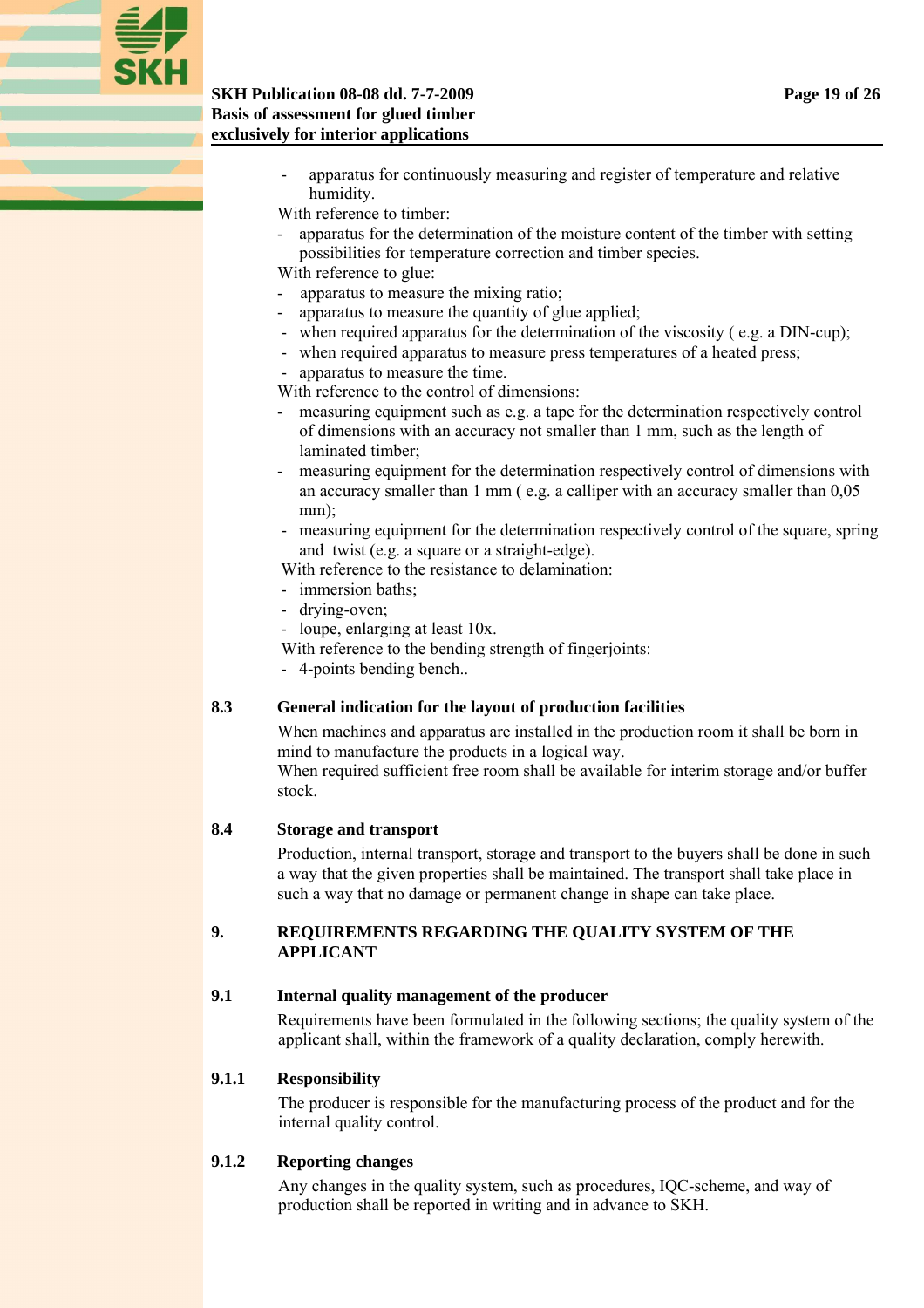<span id="page-19-0"></span>

#### **SKH Publication 08-08 dd. 7-7-2009** Page 20 of 26 **Basis of assessment for glued timber exclusively for interior applications**

### **9.1.3 Internal quality control**

 The procedures to be followed within the framework of the quality system for inspection, testing and registration shall be laid down in an internal quality control scheme (IQC-scheme). This scheme shall comply with the requirements laid down in chapter 7.

#### **9.2 Responsibility of management**

#### **9.2.1 General**

 The responsibility for the total quality policy lies with management. Management shall, as a result of this describe this policy and the quality objectives, as well as the relevant obligations. This shall be in agreement with other company objectives.

#### **9.2.2 Organisation**

 The responsibilities and competence of the employees involved in production, inspection and testing, the mutual relations and their place within the organisation (e.g. by means of an organisation chart) shall be described. They shall have suitable experience, respectively education.

### **9.2.3 Quality official**

 A representative of management shall be appointed, who irrespective of his other responsibilities has well-defined responsibilities and authority for the realization of the introduction and to keep the quality system up-to-date

#### **9.2.4 Assessment of the quality system**

 The quality system that has been put up with the purpose to obtain a guarantee that products are produced with a constant quality shall be regularly evaluated by the quality official and, when required, to be adjusted in consultation with management. A written report of the assessment shall be present and available on request.

#### **9.2.5 Maintenance of properties of the product**

 Production, internal transport and storage of fingerjointed and/or glued timber shall take place in such a way the properties provided are maintained.. The transport to the buyer shall take place in such a way that mo damage or permanent changes in shape can occur

#### **9.3 Inspection and testing**

#### **9.3.1 Quality system**

 The quality system for the production process shall be laid down in written procedures for inspection and the execution of the tests such as laid down in the Internal Quality Control Plan.

#### **9.3.2 Control of documents**

 The procedures for the inspection and testing laid down in writing shall be assessed and approved for suitability and efficiency by competent persons within the organi sation before issuing them. The control over documents shall bring about that only valid documents are available during the inspection and testing.

#### **9.3.3 Registration**

 A record shall be kept of the inspections and tests described in the Internal Quality Control Plan. A verification shall furthermore take place on the basis of inspections and tests previously carried out to verify whether the requirements laid down are complied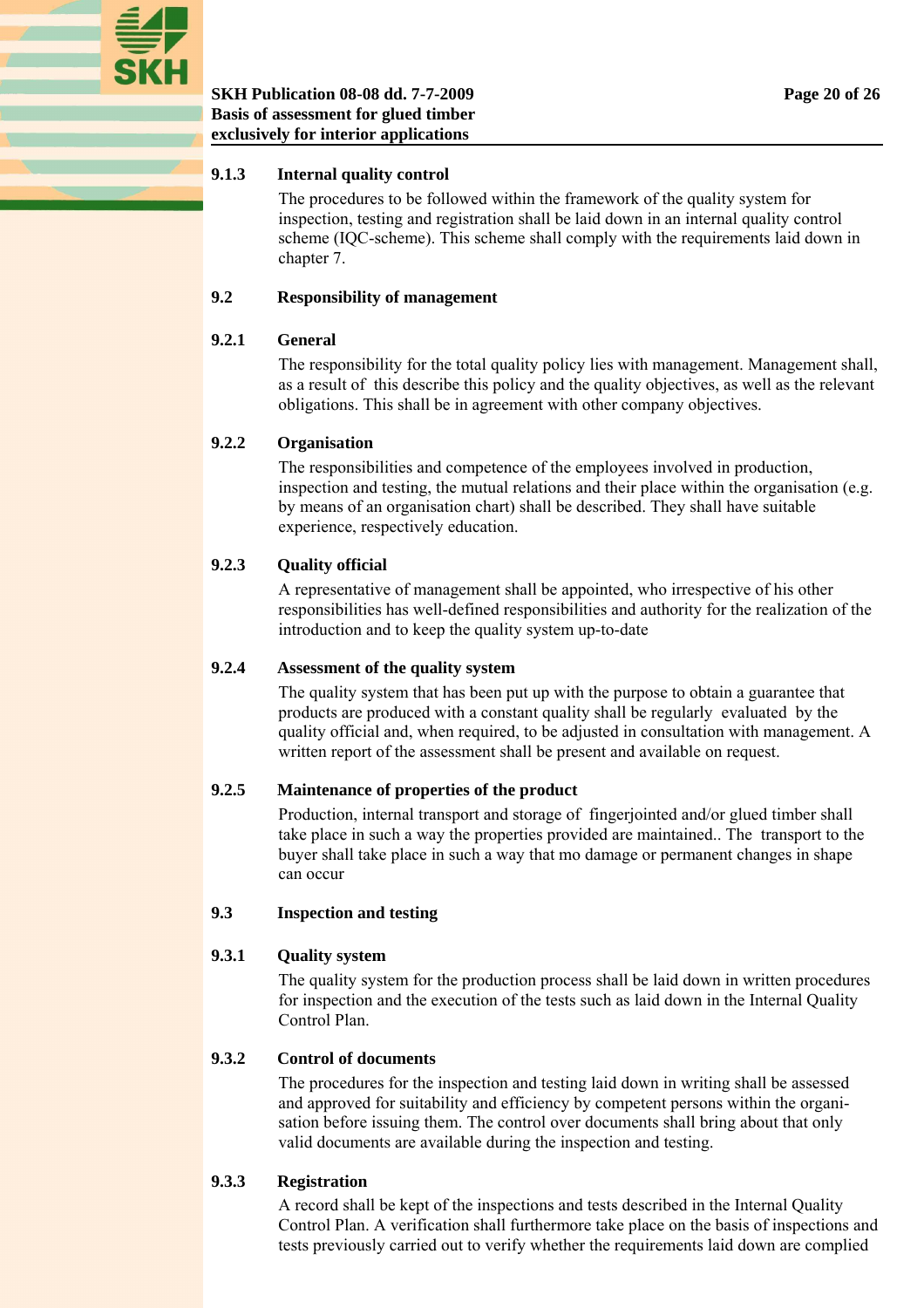<span id="page-20-0"></span>

with.

#### **9.3.4 Calibration**

 Inspection aids and testing equipment shall be calibrated regularly in accordance with a fixed calibration system. A record shall be kept of this.

#### **9.3.5 Identification of test samples**

 Samples intended for inspection and testing shall be clearly identified. The sequence of testing shall, when required, also be recognizable

#### **9.3.6 Products with shortcomings**

 Products with shortcomings shall be clearly marked. A procedure shall also be available for the handling of these products and an identifiable (separate) storage respectively a supplementary registration mark (e.g. in the case of faulty production assembly). Corrective measures shall , when required, be taken.

#### **9.3.7 Supplies**

 Raw materials, semi-manufactured products and other products or processes shall be inspected in accordance with the Internal Quality Control Plan.

#### **9.3.8 Laboratory**

 A well-equipped (separate) room and the prescribed measuring and testing equipment shall be available for the implementation of laboratory activities. If an external laboratory is used, this laboratory shall be approved by SKH.

#### **9.3.9 Internal control**

 By way of addition to the inspections and tests carried out on the products supplied, the production process and the finished product, it shall be possible to demonstrate that all the required inspections have been performed. The manufacturer shall keep a suitable and accessible register of the inspections and tests carried out and it shall be kept up-todate, so that it can be used to show that the specified requirements have been fulfilled.

#### **9.3.10 External control**

 The manufacturer shall cooperate in the inspection operations carried out by SKH, by permitting access to the factory and, if requested, by providing all the relevant documents for examination. If necessary, samples shall be provided.

#### **9.4 Dealing with complaints**

 The producer (holder of the quality declaration) shall be able to show that there is a proper complaints register and that complaints relating to the fingerjointed and/or glued timber are properly dealt with. An indication shall be given per complaint how the complaint was analysed and dealt with.

#### **9.5 Internal quality control**

 The producer shall keep an internal quality control scheme. It shall include at least the following components in writing.:

- incoming inspections of raw materials:
- workplace instructions:
- inspections of the end product:
- the control of measuring apparatus;
- complaint registration.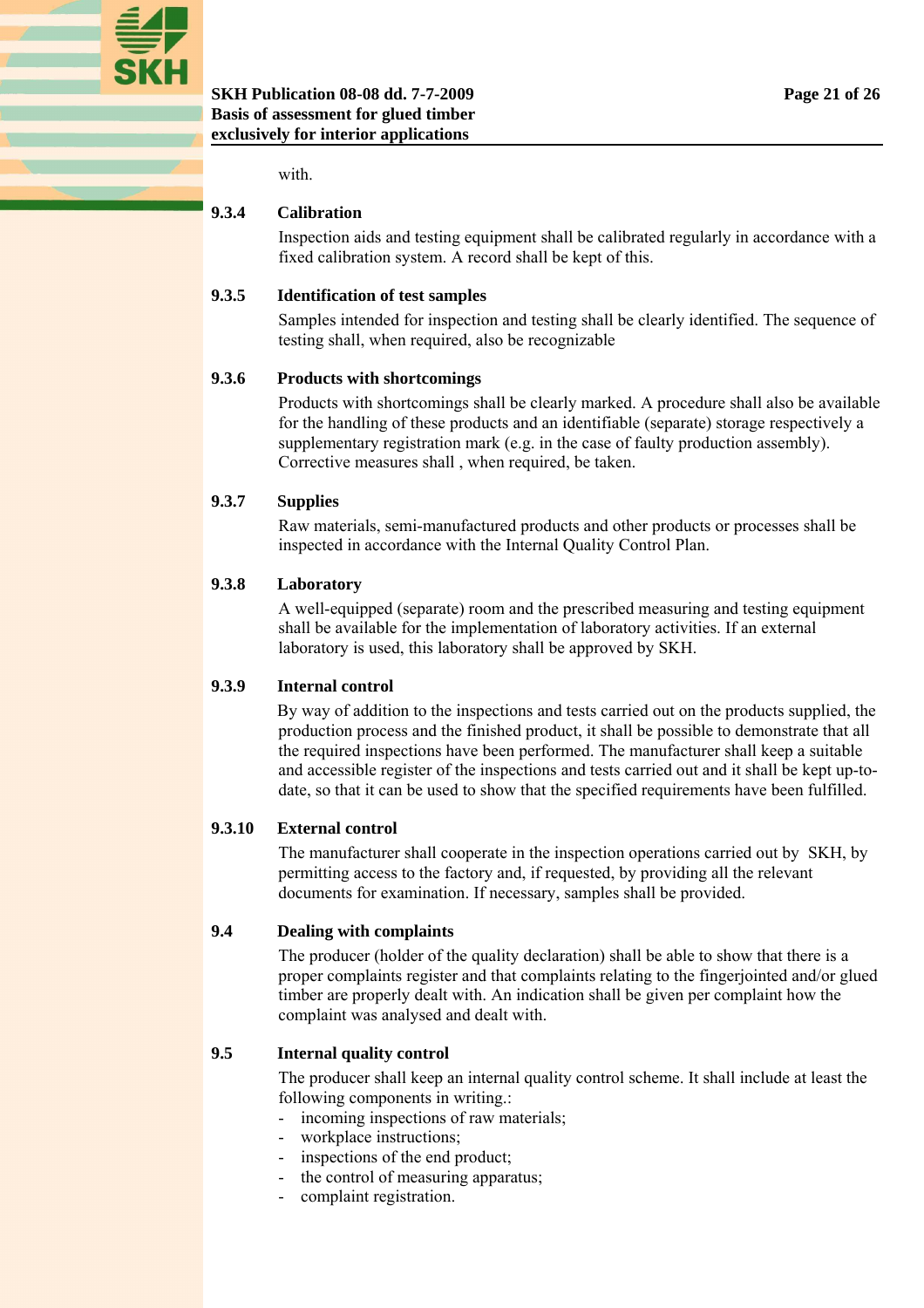#### <span id="page-21-0"></span>**SKH Publication 08-08 dd. 7-7-2009 Page 22 of 26 Basis of assessment for glued timber exclusively for interior applications**

#### **9.6 Marking**

.

 The glued and/or fingerjointed timber exclusively for interior applications shall be clearly marked with:

- the  $SKH^{\circledR}$ -logo or word;
- number of the quality declaration;
- date of production;
- "EXCLUSIVELY SUITABLE FOR INTERIOR APPLICATIONS"

Location of mark: clearly visible on each length.

#### **10. INSPECTION BY SKH**

 SKH inspects unannounced 4x per annum whether the products comply with the technical specifications, whether the products are in conformity with the specifications agreed upon with SKH and laid down by the producer and whether the internal quality control scheme of the producer comply with the requirements laid down in paragraph 9. If necessary, on the recommendation of the Board of Experts, the aforementioned frequency may be adjusted on the basis of the reasons presented.

The country of the applicant shall be safe in respect of inspections by SKH. The country shall not be visited when a negative travel advice has been given. The glued/fingerjointed timber shall in that case be inspected on arrival in the Netherlands.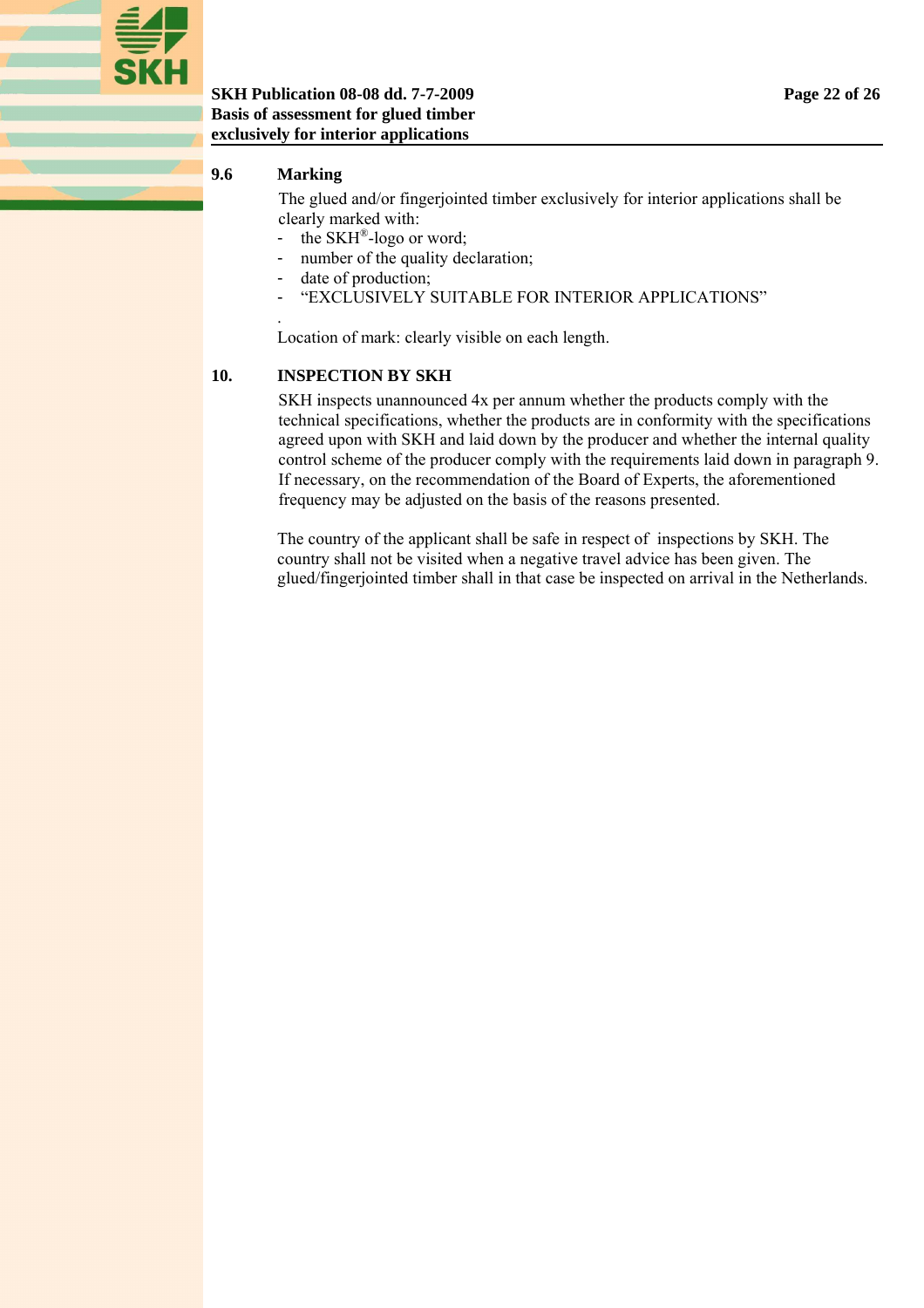<span id="page-22-0"></span>

#### **11 LIST OF DOCUMENTS REFERRED TO**

| <b>NEN 5461</b>       | Requirements for timber (KVH 2000); Sawn timber and<br>round wood – General part |
|-----------------------|----------------------------------------------------------------------------------|
| <b>NEN-EN 13183-1</b> | Moisture content of a piece of sawn timber $-$ Part 1:                           |
|                       | Determination by oven-dry method                                                 |
| NEN-EN 13183-2        | Moisture content of a piece of sawn timber $-$ Part 2:                           |
|                       | Estimation by electrical resistance method                                       |
| BRL 2339*             | Adhesives for non-loadbearing applications published by                          |
|                       | <b>SKH</b>                                                                       |

\* For the correct date of issue see "Overview of quality declarations in the building industry' as published by the Foundation for Building Quality (SBK) in Rijswijk, the Netherlands.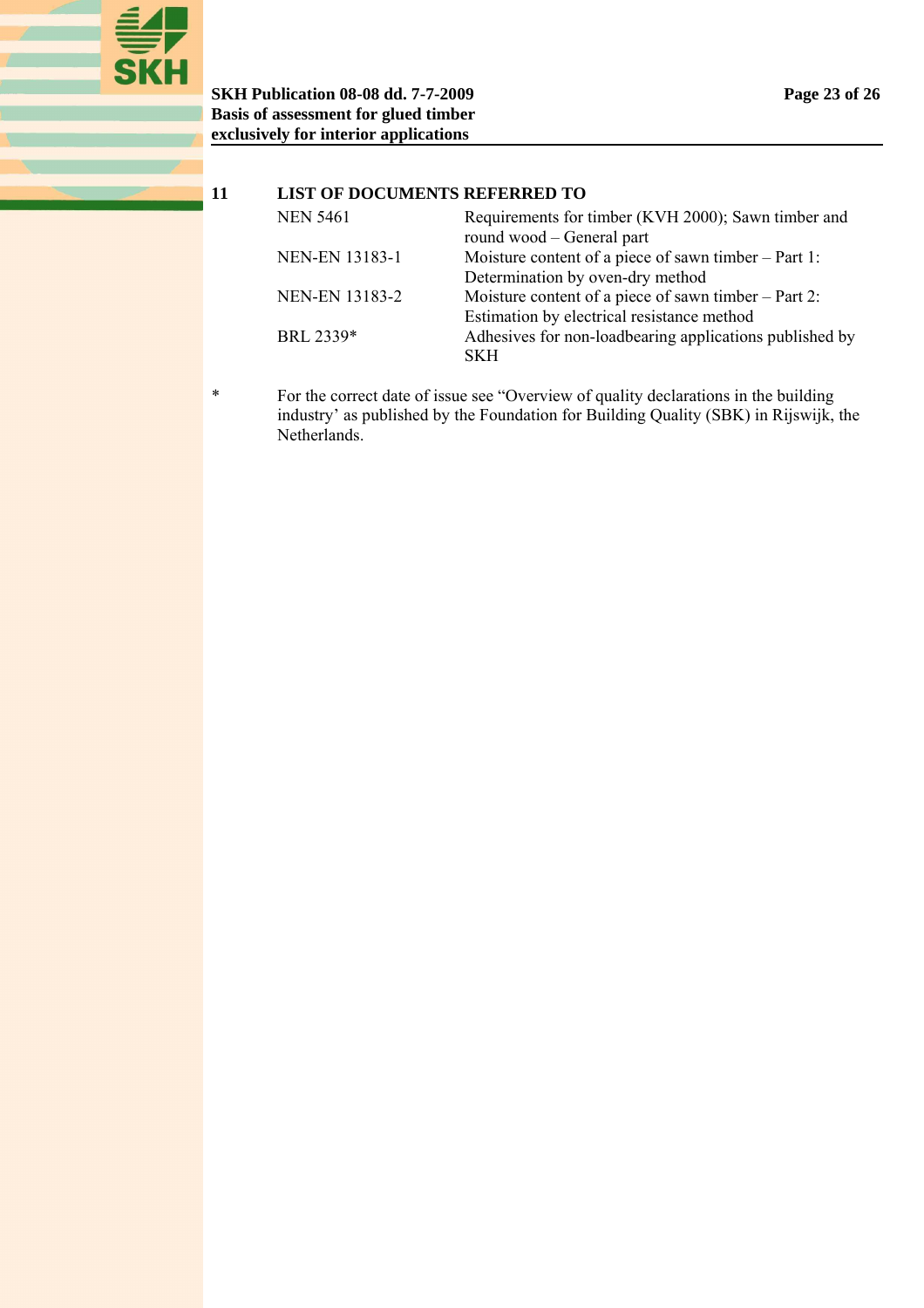<span id="page-23-0"></span>

**SKH Publication 08-08 dd. 7-7-2009** Page 24 of 26 **Basis of assessment for glued timber exclusively for interior applications** 

**Appendix 1: Specimen of SKH quality declaration** 

# SKH quality declaration

# **Glued timber exclusively for interior applications**

Issued: **«datum»**

**Number**: **«nummerverklaring»**  Replaces: «Vervangt»

**Producer**  «Naambedrijf» «Adres email» Factory at **Importer** 

#### **Declaration of SKH**

This quality declaration has been issued by SKH on the basis of BGS 08-08, "Glued timber exclusively for interior applications".

SKH declares that there is a legitimate confidence that the glued and/or fingerjointed timber exclusively for interior applications manufactured by the producer continuously complies with the technical specifications laid down in this quality declaration, provided that the timber has been provided with the SKH® mark depicted below in a manner indicated in this quality declaration.



For SKH Drs. H.J.O. van Doorn, director

Users of this quality declaration are advised to enquire at SKH whether this document is still valid.

This quality declaration consists of 26 pages.

**The Dutch version shall be consulted in case of doubt.**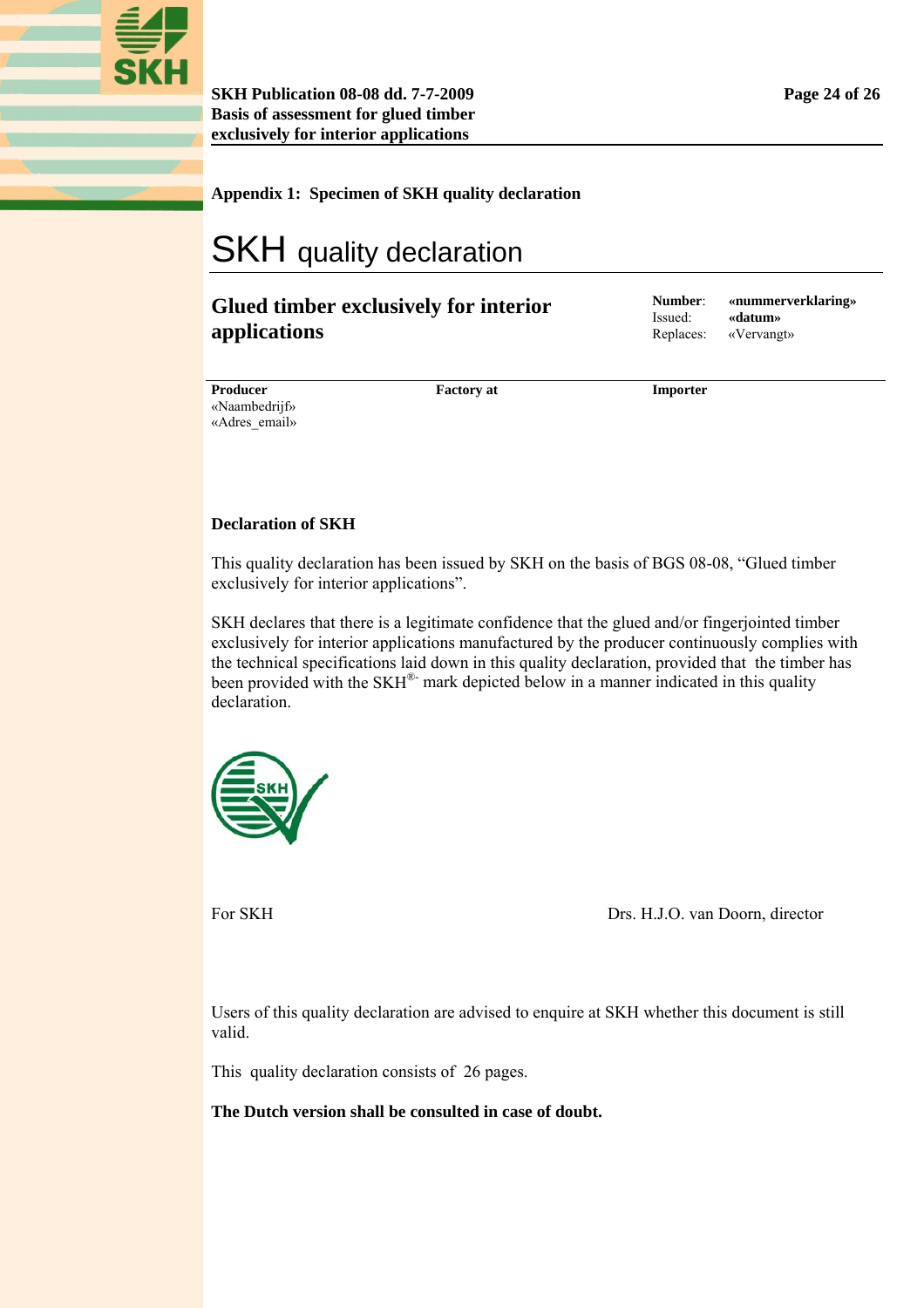

- 1. PRODUCT SPECIFICATION …………
- 2. SUGGESTIONS FOR THE USER

…………